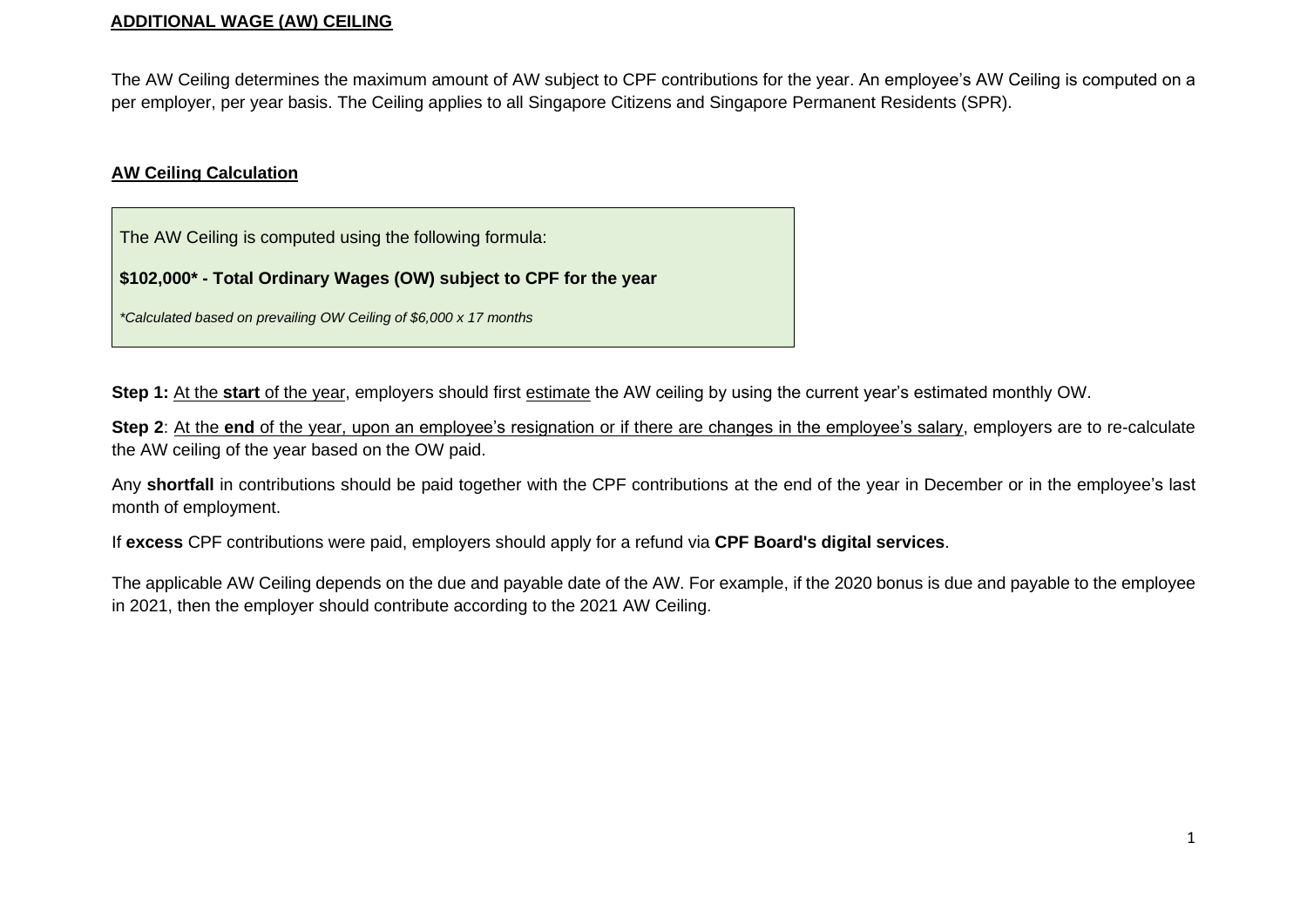# **1. Employee earns more than \$6,000 of Ordinary Wage (OW)**

My employee who is below 55 years old, earned a monthly salary of \$7,000. He will be receiving a total Additional Wage (AW) of \$100,000 in 2021.

Estimated Additional Wage (AW) Ceiling:  $$102,000 - ($6,000 \times 12) = $30,000$ 

| Month /          | <b>OW Paid</b> | <b>OW Subject</b> |                         | <b>CPF Payable on OW</b> | <b>AW Paid</b> | <b>AW Subject</b> |                            | <b>CPF Payable on AW</b>   |
|------------------|----------------|-------------------|-------------------------|--------------------------|----------------|-------------------|----------------------------|----------------------------|
| <b>Year 2021</b> | $($ \$)        | to CPF<br>$($ \$) | <b>Employer</b><br>(\$) | <b>Employee</b><br>(\$)  | $($ \$)        | to CPF<br>$($ \$) | <b>Employer</b><br>$($ \$) | <b>Employee</b><br>$($ \$) |
| Jan              | 7,000          | 6,000             | 1,020                   | 1,200                    | 12,000         | 12,000            | 2,040                      | 2,400                      |
| Feb              | 7,000          | 6,000             | 1,020                   | 1,200                    |                |                   |                            |                            |
| Mar              | 7,000          | 6,000             | 1,020                   | 1,200                    |                |                   |                            |                            |
| Apr              | 7,000          | 6,000             | 1,020                   | 1,200                    |                |                   |                            |                            |
| May              | 7,000          | 6,000             | 1,020                   | 1,200                    |                |                   |                            |                            |
| Jun              | 7,000          | 6,000             | 1,020                   | 1,200                    | 10,000         | 10,000            | 1,700                      | 2,000                      |
| Jul              | 7,000          | 6,000             | 1,020                   | 1,200                    |                |                   |                            |                            |
| Aug              | 7,000          | 6,000             | 1,020                   | 1,200                    |                |                   |                            |                            |
| Sep              | 7,000          | 6,000             | 1,020                   | 1,200                    |                |                   |                            |                            |
| Oct              | 7,000          | 6,000             | 1,020                   | 1,200                    |                |                   |                            |                            |
| Nov              | 7,000          | 6,000             | 1,020                   | 1,200                    |                |                   |                            |                            |
| <b>Dec</b>       | 7,000          | 6,000             | 1,020                   | 1,200                    | 78,000         | 8,000             | 1,360                      | 1,600                      |
| Total            | 84,000         | 72,000            | 12,240                  | 14,400                   | 100,000        | 30,000            | 5,100                      | 6,000                      |

In this case, the maximum AW that is subject to CPF in 2021 would be \$30,000. The remaining AW of \$70,000 would not be subject to CPF, if your employee works till the end of the year**.**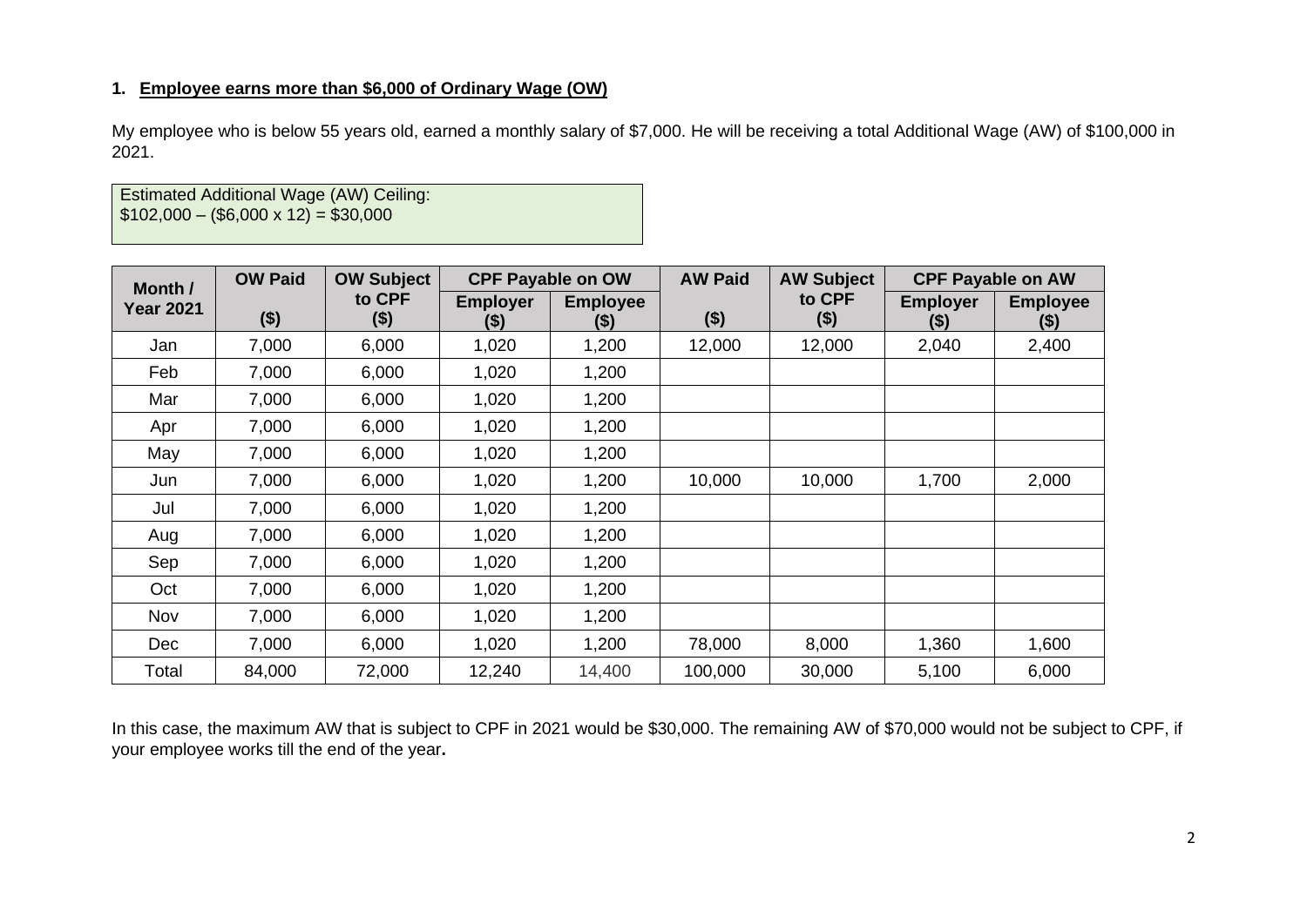### **2. Employee earns less than \$6,000 of Ordinary Wage (OW)**

My employee who is below 55 years old, earned a monthly salary of \$4,500. He will be receiving a total Additional Wage (AW) of \$100,000 in 2021.

Estimated Additional Wage (AW) Ceiling:  $$102,000 - ($4,500 \times 12) = $48,000$ 

| Month /          | <b>OW Paid</b> | <b>OW Subject</b> |                            | <b>CPF Payable on OW</b>   | <b>AW Paid</b> | <b>AW Subject</b> |                            | <b>CPF Payable on AW</b>  |
|------------------|----------------|-------------------|----------------------------|----------------------------|----------------|-------------------|----------------------------|---------------------------|
| <b>Year 2021</b> | ( \$)          | to CPF<br>$($ \$) | <b>Employer</b><br>$($ \$) | <b>Employee</b><br>$($ \$) | $($ \$)        | to CPF<br>$($ \$) | <b>Employer</b><br>$($ \$) | <b>Employee</b><br>$(\$)$ |
| Jan              | 4,500          | 4,500             | 765                        | 900                        |                |                   |                            |                           |
| Feb              | 4,500          | 4,500             | 765                        | 900                        | 5,000          | 5,000             | 850                        | 1,000                     |
| Mar              | 4,500          | 4,500             | 765                        | 900                        | 40,000         | 40,000            | 6,800                      | 8,000                     |
| Apr              | 4,500          | 4,500             | 765                        | 900                        |                |                   |                            |                           |
| May              | 4,500          | 4,500             | 765                        | 900                        |                |                   |                            |                           |
| Jun              | 4,500          | 4,500             | 765                        | 900                        |                |                   |                            |                           |
| Jul              | 4,500          | 4,500             | 765                        | 900                        |                |                   |                            |                           |
| Aug              | 4,500          | 4,500             | 765                        | 900                        |                |                   |                            |                           |
| Sep              | 4,500          | 4,500             | 765                        | 900                        |                |                   |                            |                           |
| Oct              | 4,500          | 4,500             | 765                        | 900                        |                |                   |                            |                           |
| Nov              | 4,500          | 4,500             | 765                        | 900                        |                |                   |                            |                           |
| <b>Dec</b>       | 4,500          | 4,500             | 765                        | 900                        | 55,000         | 3,000             | 510                        | 600                       |
| Total            | 54,000         | 54,000            | 9,180                      | 10,800                     | 100,000        | 48,000            | 8,160                      | 9,600                     |

In this case, the maximum AW that is subject to CPF in 2021 would be \$48,000. The remaining AW of \$52,000 would not be subject to CPF, if your employee works till the end of the year.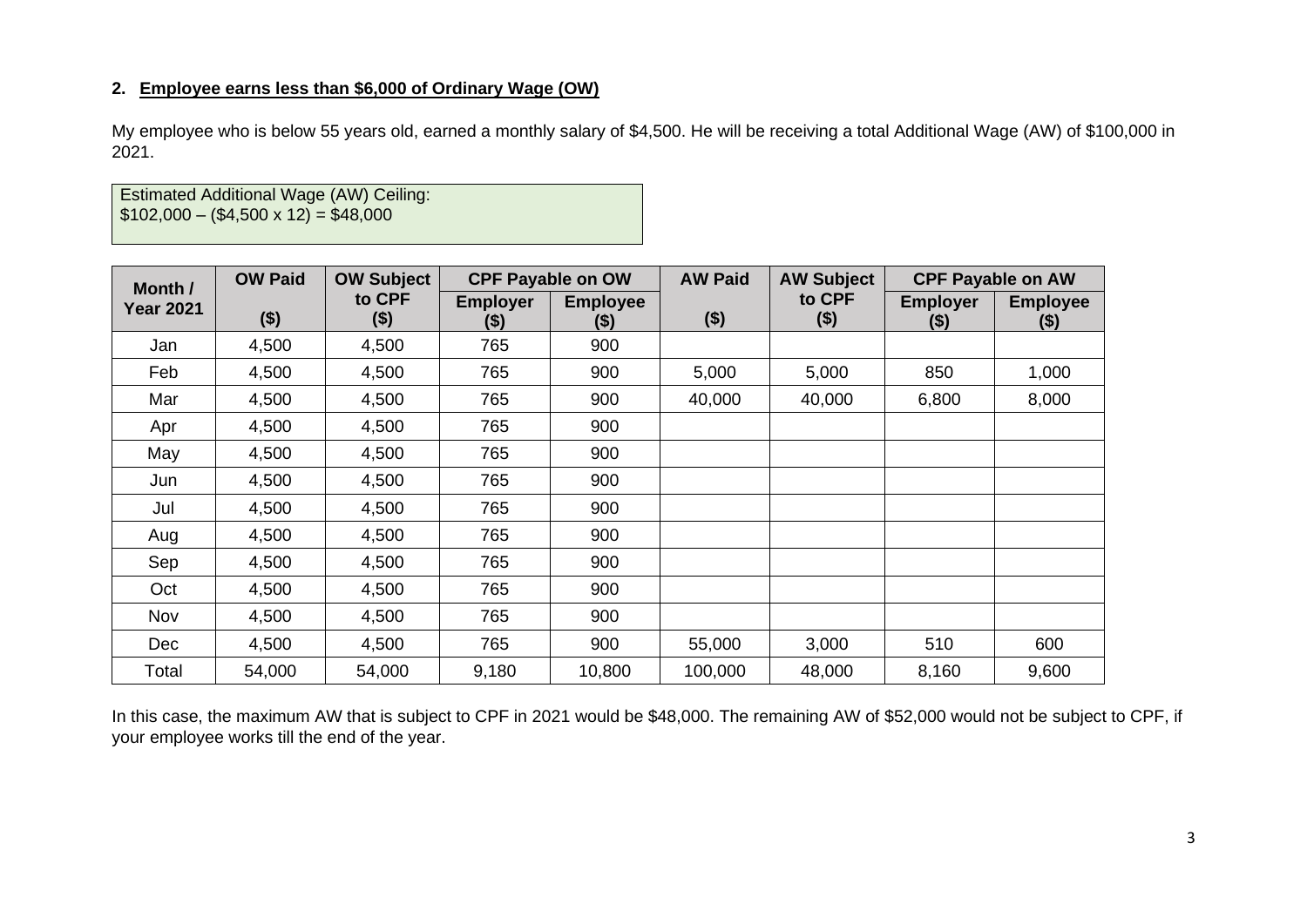## **3. Employee's Ordinary Wage (OW) increased during the year**

My employee who is below 55 years old, earned a monthly salary of \$4,500 from Jan to Mar 2021. His salary then increased to \$6,000 from Apr to Dec 2021. He will be receiving a total Additional Wage (AW) of \$100,000 in 2021.

Estimated Additional Wage (AW) Ceiling at the start of the year:  $$102,000 - ($4,500 \times 12) = $48,000$ 

Re-calculation of AW Ceiling as at Apr 2021\*:  $$102,000 - [($4,500 \times 3) + ($6,000 \times 9)] = $34,500$ 

*\* Re-calculation to be done as there were adjustments to the salary in Apr*

| Month /          | <b>OW Paid</b> | <b>OW Subject</b> |                            | <b>CPF Payable on OW</b> | <b>AW Paid</b> | <b>AW Subject</b> |                            | <b>CPF Payable on AW</b>   |
|------------------|----------------|-------------------|----------------------------|--------------------------|----------------|-------------------|----------------------------|----------------------------|
| <b>Year 2021</b> | ( \$)          | to CPF<br>\$)     | <b>Employer</b><br>$($ \$) | <b>Employee</b><br>(\$)  | $($ \$)        | to CPF<br>$($ \$) | <b>Employer</b><br>$($ \$) | <b>Employee</b><br>$($ \$) |
| Jan              | 4,500          | 4,500             | 765                        | 900                      | 20,000         | 20,000            | 3,400                      | 4,000                      |
| Feb              | 4,500          | 4,500             | 765                        | 900                      |                |                   |                            |                            |
| Mar              | 4,500          | 4,500             | 765                        | 900                      |                |                   |                            |                            |
| Apr              | 6,000          | 6,000             | 1,020                      | 1,200                    | 30,000         | 14,500            | 2,465                      | 2,900                      |
| May              | 6,000          | 6,000             | 1,020                      | 1,200                    |                |                   |                            |                            |
| Jun              | 6,000          | 6,000             | 1,020                      | 1,200                    |                |                   |                            |                            |
| Jul              | 6,000          | 6,000             | 1,020                      | 1,200                    |                |                   |                            |                            |
| Aug              | 6,000          | 6,000             | 1,020                      | 1,200                    |                |                   |                            |                            |
| Sep              | 6,000          | 6,000             | 1,020                      | 1,200                    |                |                   |                            |                            |
| Oct              | 6,000          | 6,000             | 1,020                      | 1,200                    |                |                   |                            |                            |
| Nov              | 6,000          | 6,000             | 1,020                      | 1,200                    |                |                   |                            |                            |
| <b>Dec</b>       | 6,000          | 6,000             | 1,020                      | 1,200                    | 50,000         | 0                 | $\mathbf 0$                | $\mathbf 0$                |
| Total            | 67,500         | 67,500            | 11,475                     | 13,500                   | 100,000        | 34,500            | 5,865                      | 6,900                      |

With the increment of your employee's OW in Apr 2021, his AW subject to CPF in 2021 would be \$34,500 instead of \$48,000. The remaining AW paid of \$65,500 would not be subject to CPF, if your employee works till the end of the year.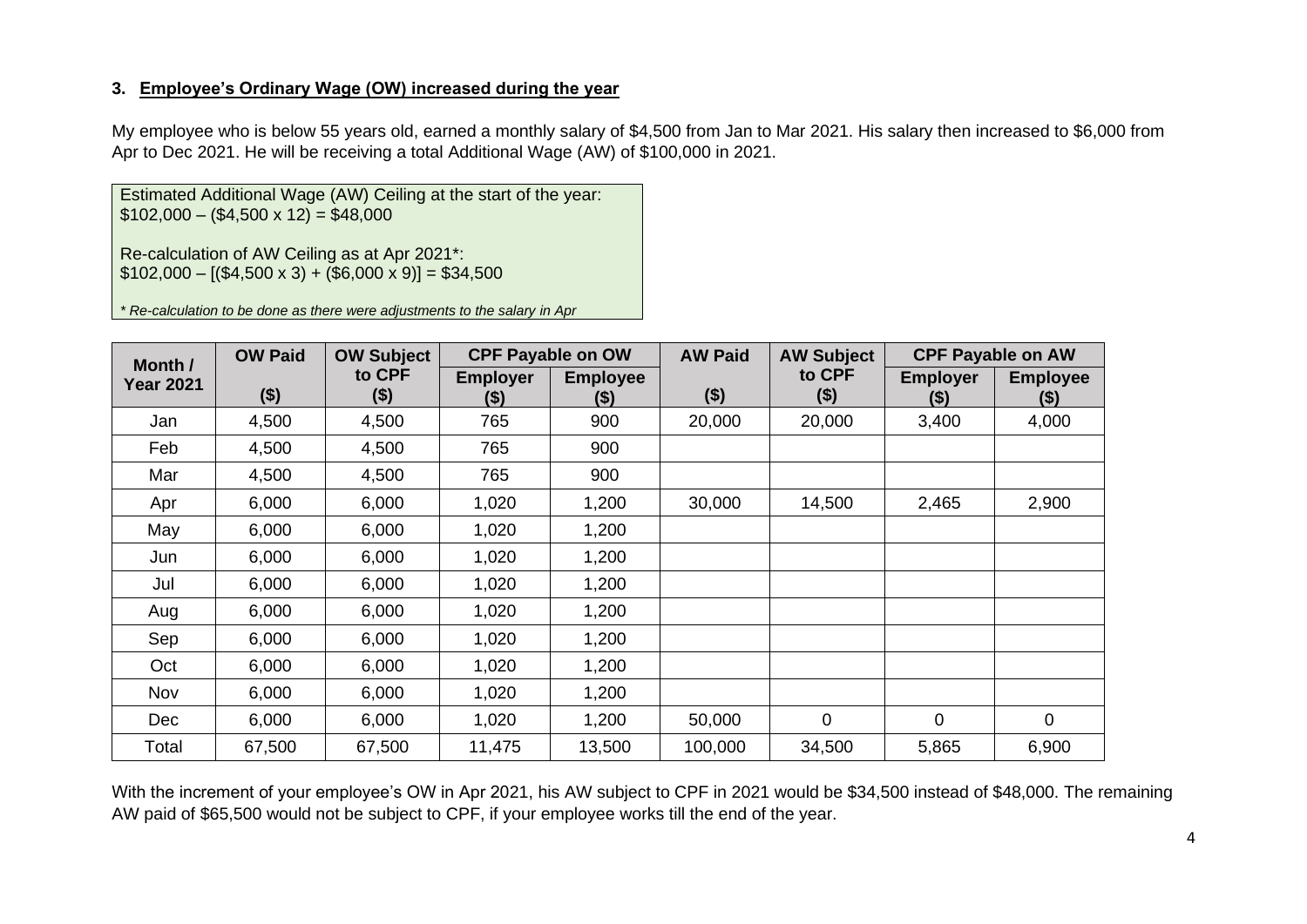## **4. Employee's Ordinary Wage (OW) decreased during the year**

Estimated Additional Wage (AW) Ceiling before OW changed**:**

My employee who is below 55 years old, earned a monthly salary of \$7,000 from Jan to Jun 2021. His salary decreased to \$5,000 from Jul to Dec 2021. He will be receiving a total Additional Wage (AW) of \$100,000 in 2021.

|                  | $$102,000 - ($6,000 \times 12) = $30,000$<br>Re-calculation of AW Ceiling at end of the year.<br>$$102,000 - [($6,000 \times 6) + ($5,000 \times 6)] = $36,000$<br><b>CPF Payable on OW</b><br><b>OW Paid</b><br><b>OW Subject</b><br>Month / |                   |                            |                            |         |                   |                            |                           |
|------------------|-----------------------------------------------------------------------------------------------------------------------------------------------------------------------------------------------------------------------------------------------|-------------------|----------------------------|----------------------------|---------|-------------------|----------------------------|---------------------------|
|                  |                                                                                                                                                                                                                                               |                   |                            |                            |         | <b>AW Subject</b> | <b>CPF Payable on AW</b>   |                           |
| <b>Year 2021</b> | $($ \$)                                                                                                                                                                                                                                       | to CPF<br>$($ \$) | <b>Employer</b><br>$($ \$) | <b>Employee</b><br>$($ \$) | $($ \$) | to CPF<br>$($ \$) | <b>Employer</b><br>$($ \$) | <b>Employee</b><br>$(\$)$ |
| Jan              | 7,000                                                                                                                                                                                                                                         | 6,000             | 1,020                      | 1,200                      |         |                   |                            |                           |
| Feb              | 7,000                                                                                                                                                                                                                                         | 6,000             | 1,020                      | 1,200                      | 20,000  | 20,000            | 3,400                      | 4,000                     |
| Mar              | 7,000                                                                                                                                                                                                                                         | 6,000             | 1,020                      | 1,200                      |         |                   |                            |                           |
| Apr              | 7,000                                                                                                                                                                                                                                         | 6,000             | 1,020                      | 1,200                      | 20,000  | 10,000            | 1,700                      | 2,000                     |
| May              | 7,000                                                                                                                                                                                                                                         | 6,000             | 1,020                      | 1,200                      |         |                   |                            |                           |
| Jun              | 7,000                                                                                                                                                                                                                                         | 6,000             | 1,020                      | 1,200                      | 20,000  | $\mathbf 0$       | $\mathbf 0$                | 0                         |
| Jul              | 5,000                                                                                                                                                                                                                                         | 5,000             | 850                        | 1,000                      |         |                   |                            |                           |
| Aug              | 5,000                                                                                                                                                                                                                                         | 5,000             | 850                        | 1,000                      | 20,000  | $\mathbf 0$       | $\mathbf 0$                | 0                         |
| Sep              | 5,000                                                                                                                                                                                                                                         | 5,000             | 850                        | 1,000                      |         |                   |                            |                           |
| Oct              | 5,000                                                                                                                                                                                                                                         | 5,000             | 850                        | 1,000                      | 20,000  | $\mathbf 0$       | $\mathbf 0$                | $\mathbf 0$               |
| Nov              | 5,000                                                                                                                                                                                                                                         | 5,000             | 850                        | 1,000                      |         |                   |                            |                           |
| <b>Dec</b>       | 5,000                                                                                                                                                                                                                                         | 5,000             | 850                        | 1,000                      |         | 6,000             | 1,020                      | 1,200                     |
| Total            | 72,000                                                                                                                                                                                                                                        | 66,000            | 11,220                     | 13,200                     | 100,000 | 36,000            | 6,120                      | 7,200                     |

With the decrease in your employee's OW in Jul 2021, his AW subject to CPF in 2021 would be \$36,000 instead of \$30,000. The employer is required to re-calculate the AW Ceiling at the end of the year and pay the CPF shortfall on AW of \$6,000 in Dec 2021.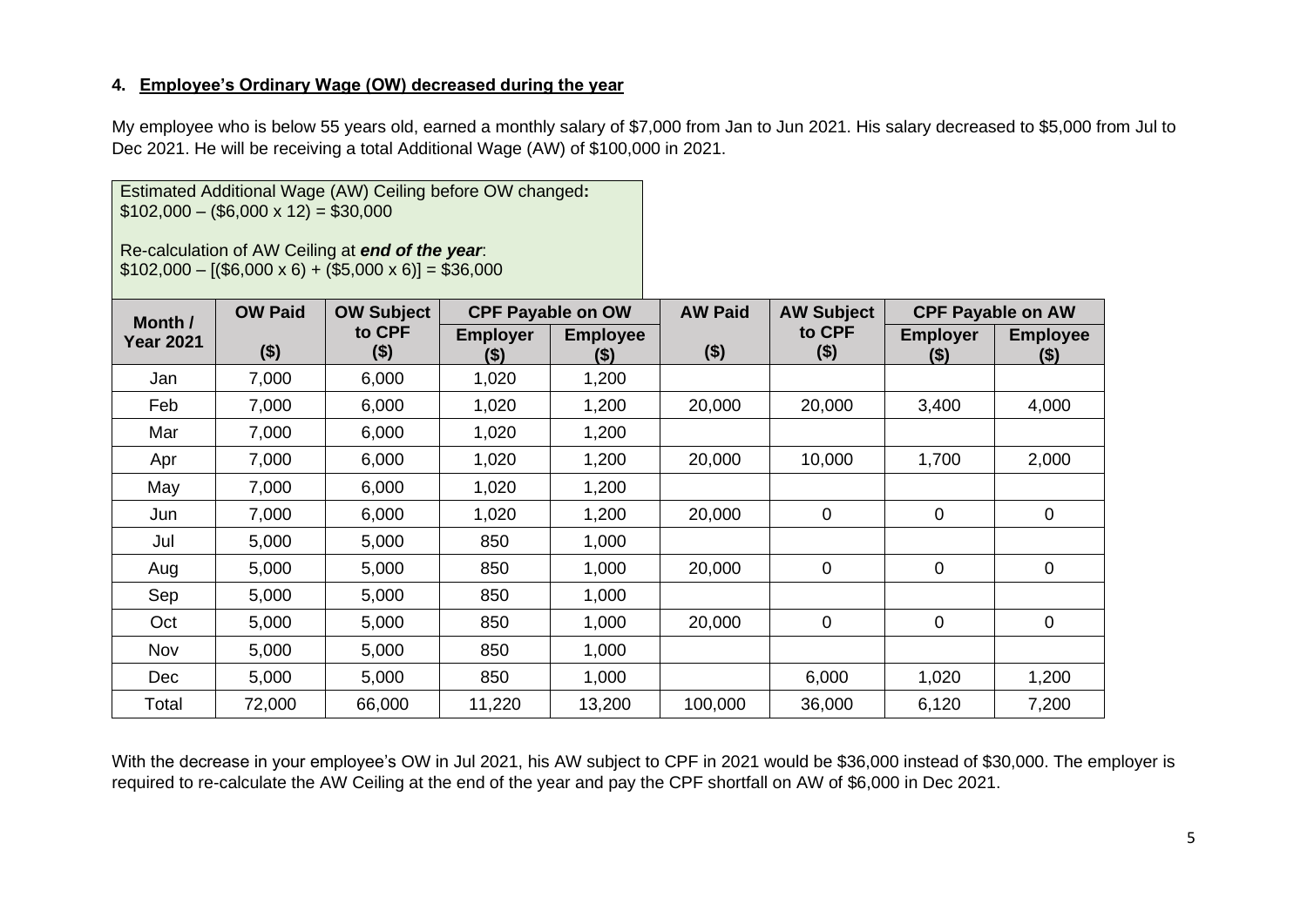### **5. Employee joined the company during the year**

My employee who is below 55 years old, earned a monthly salary of \$7,000 starting from Jun 2021. He will be receiving a total Additional Wage (AW) of \$100,000 in 2021.

Estimated Additional Wage (AW) Ceiling:  $$102,000 - ($6,000 \times **Z**) = $60,000$ 

| Month /          | <b>OW Paid</b> | <b>OW Subject</b> |                         | <b>CPF Payable on OW</b> | <b>AW Paid</b> | <b>AW Subject</b> |                            | <b>CPF Payable on AW</b>   |
|------------------|----------------|-------------------|-------------------------|--------------------------|----------------|-------------------|----------------------------|----------------------------|
| <b>Year 2021</b> | \$)            | to CPF<br>\$)     | <b>Employer</b><br>(\$) | <b>Employee</b><br>(\$)  | $($ \$)        | to CPF<br>$($ \$) | <b>Employer</b><br>$($ \$) | <b>Employee</b><br>$($ \$) |
| Jun              | 7,000          | 6,000             | 1,020                   | 1,200                    | 50,000         | 50,000            | 8,500                      | 10,000                     |
| Jul              | 7,000          | 6,000             | 1,020                   | 1,200                    |                |                   |                            |                            |
| Aug              | 7,000          | 6,000             | 1,020                   | 1,200                    | 50,000         | 10,000            | 1,700                      | 2,000                      |
| Sep              | 7,000          | 6,000             | 1,020                   | 1,200                    |                |                   |                            |                            |
| Oct              | 7,000          | 6,000             | 1,020                   | 1,200                    |                |                   |                            |                            |
| Nov              | 7,000          | 6,000             | 1,020                   | 1,200                    |                |                   |                            |                            |
| Dec              | 7,000          | 6,000             | 1,020                   | 1,200                    |                |                   |                            |                            |
| Total            | 49,000         | 42,000            | 7,140                   | 8,400                    | 100,000        | 60,000            | 10,200                     | 12,000                     |

Your employee's AW subject to CPF in 2021 would be \$60,000. The remaining AW paid of \$40,000 would not be subjected to CPF, if your employee works till the end of the year.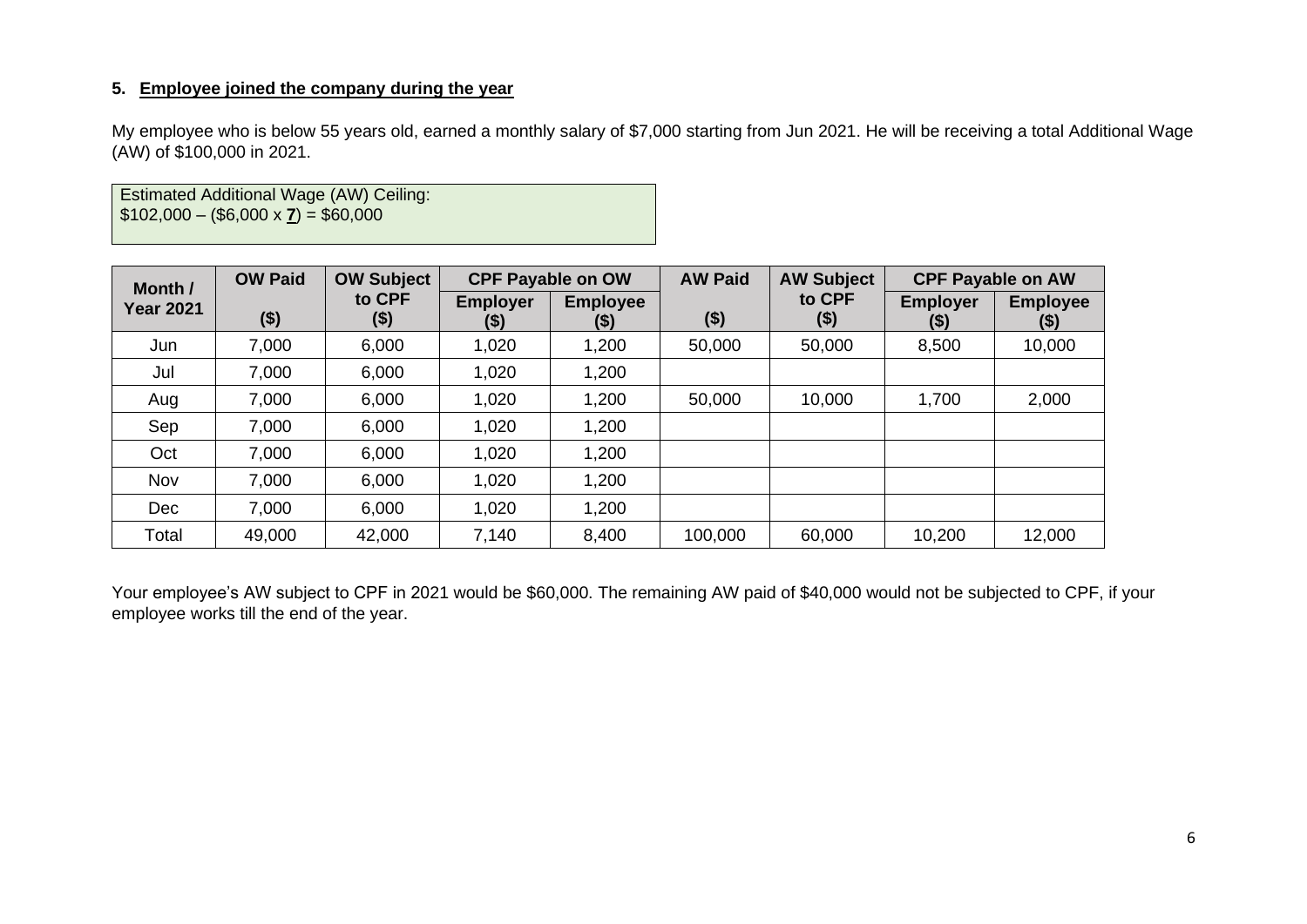My employee who is below 55 years old, earned a monthly salary of \$7,000. He subsequently resigned in Aug 2021. He will be receiving a total Additional Wage (AW) of \$100,000 in 2021.

Estimated Additional Wage (AW) Ceiling at the *start of the year*:  $$102,000 - ($6,000 \times 12) = $30,000$ 

Re-calculation of AW Ceiling in the *last month of employment* (Aug 2021):  $$102,000 - ($6,000 \times 8) = $54,000$ 

| Month /          | <b>OW Paid</b> | <b>OW Subject</b> |                           | <b>CPF Payable on OW</b> | <b>AW Paid</b> | <b>AW Subject</b> |                           | <b>CPF Payable on AW</b>   |
|------------------|----------------|-------------------|---------------------------|--------------------------|----------------|-------------------|---------------------------|----------------------------|
| <b>Year 2021</b> | \$)            | to CPF<br>(\$)    | <b>Employer</b><br>$(\$)$ | <b>Employee</b><br>(\$)  | $($ \$)        | to CPF<br>$($ \$) | <b>Employer</b><br>$(\$)$ | <b>Employee</b><br>$($ \$) |
| Jan              | 7,000          | 6,000             | 1,020                     | 1,200                    | 70,000         | 30,000            | 5,100                     | 6,000                      |
| Feb              | 7,000          | 6,000             | 1,020                     | 1,200                    |                |                   |                           |                            |
| Mar              | 7,000          | 6,000             | 1,020                     | 1,200                    | 30,000         | $\mathbf 0$       | $\mathbf 0$               | $\mathbf 0$                |
| Apr              | 7,000          | 6,000             | 1,020                     | 1,200                    |                |                   |                           |                            |
| May              | 7,000          | 6,000             | 1,020                     | 1,200                    |                |                   |                           |                            |
| Jun              | 7,000          | 6,000             | 1,020                     | 1,200                    |                |                   |                           |                            |
| Jul              | 7,000          | 6,000             | 1,020                     | 1,200                    |                |                   |                           |                            |
| Aug              | 7,000          | 6,000             | 1,020                     | 1,200                    |                | 24,000            | 4,080                     | 4,800                      |
| Total            | 56,000         | 48,000            | 8,160                     | 9,600                    | 100,000        | 54,000            | 9,180                     | 10,800                     |

The employer is required to re-calculate the AW Ceiling in the employee's last month of employment and pay the CPF shortfall on AW of \$24,000 in Aug 2021.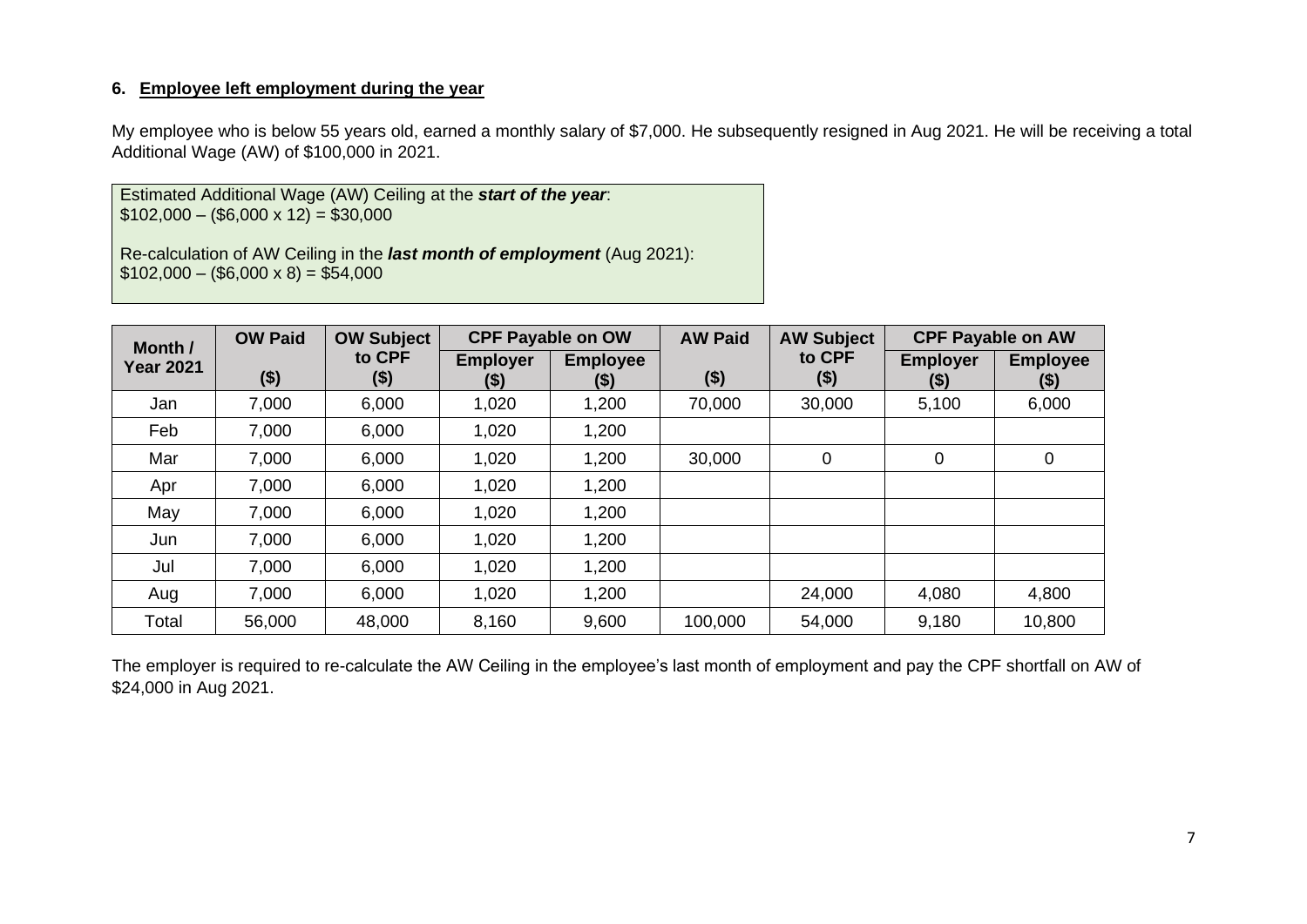My employee who is below 55 years old, earned a monthly salary of \$7,000. He resigned in early Jun 2021 and his salary was prorated at \$1,500. The company then paid him a bonus of \$54,000 in Jul 2021. He received a total Additional Wage (AW) of \$100,000 in 2021.

Estimated Additional Wage (AW) Ceiling at the *start of the year:*  $$102,000 - ($6,000 \times 12) = $30,000$ 

Re-calculation of AW Ceiling in the *last month of employment* (Jun 2021):  $$102,000 - [($6,000 \times 5) + $1,500] = $70,500$ 

| Month /          | <b>OW Paid</b> | <b>OW Subject</b> |                         | <b>CPF Payable on OW</b> | <b>AW Paid</b> | <b>AW Subject</b> |                            | <b>CPF Payable on AW</b>   |
|------------------|----------------|-------------------|-------------------------|--------------------------|----------------|-------------------|----------------------------|----------------------------|
| <b>Year 2021</b> | $($ \$)        | to CPF<br>(\$)    | <b>Employer</b><br>(\$) | <b>Employee</b><br>(\$)  | ( \$)          | to CPF<br>$($ \$) | <b>Employer</b><br>$($ \$) | <b>Employee</b><br>$($ \$) |
| Jan              | 7,000          | 6,000             | 1,020                   | 1,200                    | 3,000          | 3,000             | 510                        | 600                        |
| Feb              | 7,000          | 6,000             | 1,020                   | 1,200                    | 12,000         | 12,000            | 2,040                      | 2,400                      |
| Mar              | 7,000          | 6,000             | 1,020                   | 1,200                    | 4,000          | 4,000             | 680                        | 800                        |
| Apr              | 7,000          | 6,000             | 1,020                   | 1,200                    | 12,000         | 11,000            | 1,870                      | 2,200                      |
| May              | 7,000          | 6,000             | 1,020                   | 1,200                    | 15,000         | $\overline{0}$    | 0                          | 0                          |
| Jun              | 1,500          | 1,500             | 255                     | 300                      |                | 16,000            | 2,720                      | 3,200                      |
| Jul              | 0              | 0                 | $\overline{0}$          | 0                        | 54,000         | 24,500            | 4,165                      | 4,900                      |
| Total            | 36,500         | 31,500            | 5,355                   | 6,300                    | 100,000        | 70,500            | 11,985                     | 14,100                     |

Jun 2021: The employer is required to re-calculate the AW Ceiling in the employee's last month of employment and pay the CPF shortfall on AW of \$16,000. This is because the AW given to the employee up to Jun 2021 was only \$46,000, which is below the AW Ceiling.

Jul 2021: The employee was given another AW of \$54,000 (after his resignation). Hence, the employer needs to re-calculate the AW Ceiling and pay another CPF shortfall on AW of \$24,500.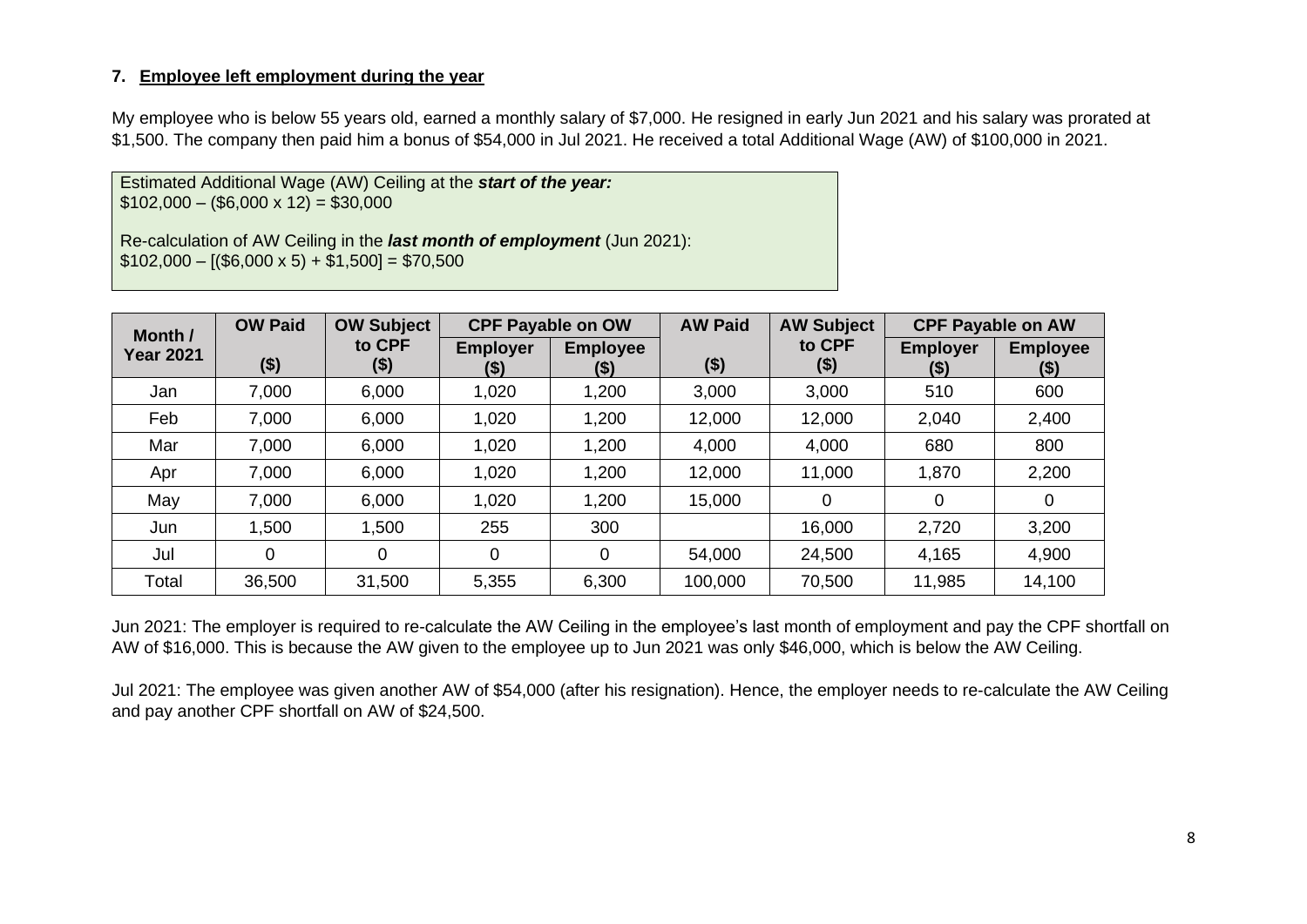My employee who is below 55 years old, earned a monthly salary of \$4,000. He resigned in May 2021 and the company paid a bonus of \$18,500 in Jun 2021. He received a total Additional Wage (AW) of \$100,000 in 2021.

Estimated Additional Wage (AW) Ceiling at the *start of the year*:  $$102,000 - ($4,000 \times 12) = $54,000$ 

Re-calculation of AW Ceiling in the *last month of employment* (May 2021):  $$102,000 - ($4,000 \times 5) = $82,000$ 

| Month /          | <b>OW Paid</b> | <b>OW Subject</b> |                         | <b>CPF Payable on OW</b> | <b>AW Paid</b> | <b>AW Subject</b> | <b>CPF Payable on AW</b>   |                           |
|------------------|----------------|-------------------|-------------------------|--------------------------|----------------|-------------------|----------------------------|---------------------------|
| <b>Year 2021</b> | $($ \$)        | to CPF<br>$($ \$) | <b>Employer</b><br>(\$) | <b>Employee</b><br>(5)   | ( \$)          | to CPF<br>$($ \$  | <b>Employer</b><br>$($ \$) | <b>Employee</b><br>$(\$)$ |
| Jan              | 4,000          | 4,000             | 680                     | 800                      | 2,500          | 2,500             | 425                        | 500                       |
| Feb              | 4,000          | 4,000             | 680                     | 800                      | 33,500         | 33,500            | 5,695                      | 6,700                     |
| Mar              | 4,000          | 4,000             | 680                     | 800                      | 3,500          | 3,500             | 595                        | 700                       |
| Apr              | 4,000          | 4,000             | 680                     | 800                      | 18,500         | 14,500            | 2,465                      | 2,900                     |
| May              | 4,000          | 4,000             | 680                     | 800                      | 23,500         | 27,500            | 4,675                      | 5,500                     |
| Jun              | 0              | 0                 | 0                       | 0                        | 18,500         | 500               | 85                         | 100                       |
| Total            | 20,000         | 20,000            | 3,400                   | 4,000                    | 100,000        | 82,000            | 13,940                     | 16,400                    |

May 2021: The employer is required to re-calculate the AW Ceiling in the employee's last month of employment and pay CPF on the AW shortfall of \$27,500. This is because the AW given to the employee up to May 2021 was only \$81,500, which is below the AW Ceiling.

Jun 2021: The employee was given another AW of \$18,500 (after his resignation). The employer would therefore need to re-calculate the AW Ceiling and pay another CPF shortfall on AW of \$500.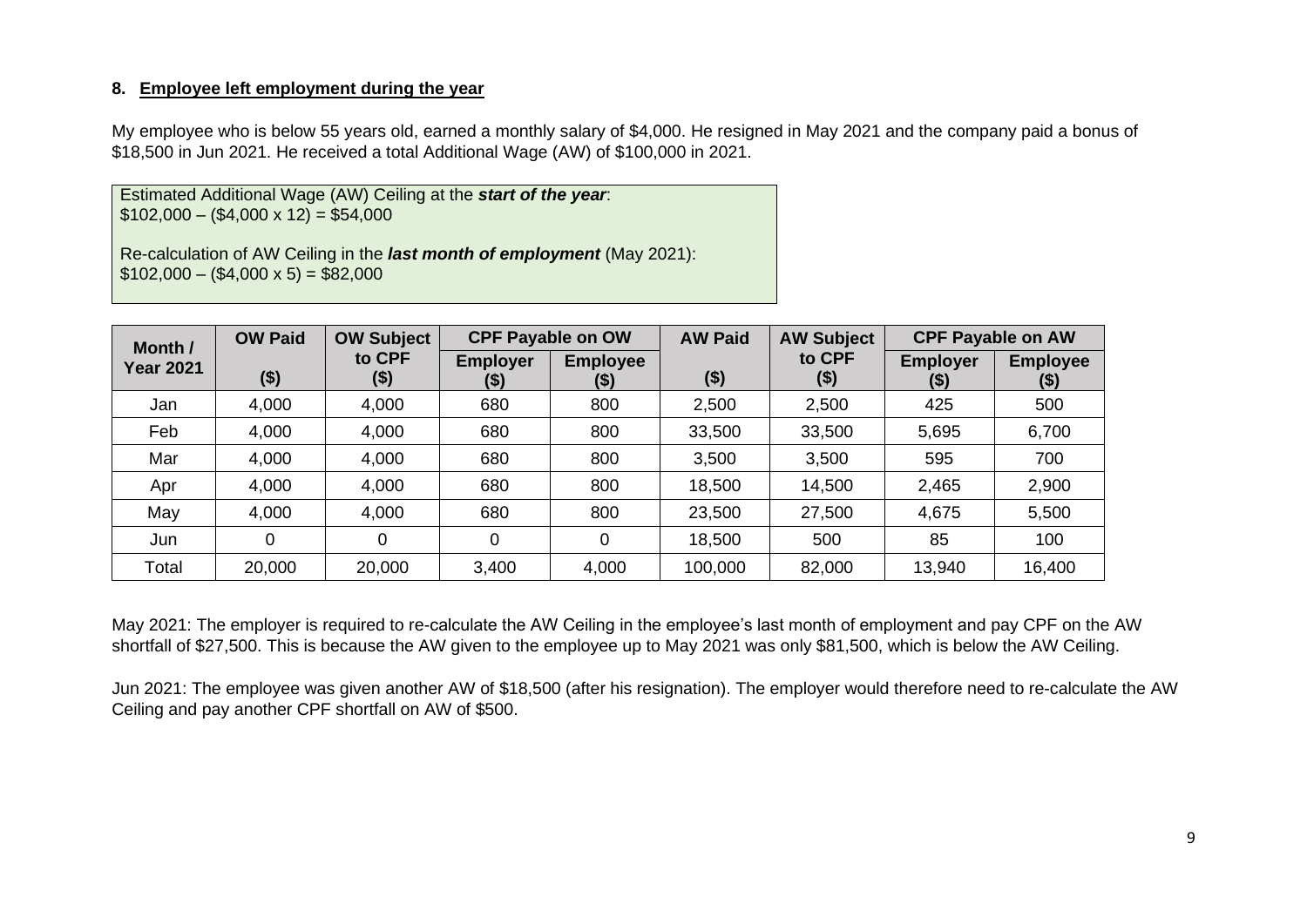My employee who is below 55 years old, earned a monthly salary of \$7,000. He resigned in Jun 2021 and the company paid a bonus of \$62,372.64 in Jul 2021. He received a total Additional Wage (AW) of \$100,000 in 2021.

Estimated Additional Wage (AW) Ceiling at the *start of the year*:  $$102,000 - ($6,000 \times 12) = $30,000$ 

Re-calculation of AW Ceiling in the *last month of employment* (Jun 2021):  $$102,000 - ($6,000 \times 6) = $66,000$ 

| Month /          | <b>OW Paid</b> | <b>OW Subject</b> |                         | <b>CPF Payable on OW</b> | <b>AW Paid</b> | <b>AW Subject</b> |                           | <b>CPF Payable on AW</b>  |
|------------------|----------------|-------------------|-------------------------|--------------------------|----------------|-------------------|---------------------------|---------------------------|
| <b>Year 2021</b> | $($ \$)        | to CPF<br>$($ \$) | <b>Employer</b><br>(\$) | <b>Employee</b><br>(\$)  | $($ \$)        | to CPF<br>$(\$)$  | <b>Employer</b><br>$(\$)$ | <b>Employee</b><br>$(\$)$ |
| Jan              | 7,000          | 6,000             | 1,020                   | 1,200                    | 2,850.60       | 2,850.60          | 485                       | 570                       |
| Feb              | 7,000          | 6,000             | 1,020                   | 1,200                    | 3,753.82       | 3,753.82          | 639                       | 750                       |
| Mar              | 7,000          | 6,000             | 1,020                   | 1,200                    | 24,000.50      | 23,395.58         | 3,977                     | 4,679                     |
| Apr              | 7,000          | 6,000             | 1,020                   | 1,200                    | 7,022.44       | $\mathbf 0$       | 0                         | 0                         |
| May              | 7,000          | 6,000             | 1,020                   | 1,200                    |                |                   |                           |                           |
| Jun              | 7,000          | 6,000             | 1,020                   | 1,200                    |                | 7,627.36          | 1,297                     | 1,525                     |
| Jul              | 0              | 0                 | 0                       | 0                        | 62,372.64      | 28,372.64         | 4,824                     | 5,674                     |
| Total            | 42,000         | 36,000            | 6,120                   | 7,200                    | 100,000        | 66,000            | 11,222                    | 13,198                    |

Jun 2021: The employer is required to re-calculate the AW Ceiling in the employee's last month of employment and pay the CPF shortfall on AW of \$7,627.36 (\$604.92 + \$7,022.44). This is because the AW given to the employee up to Jun 2021 was only \$37,627.36, which is below the AW Ceiling.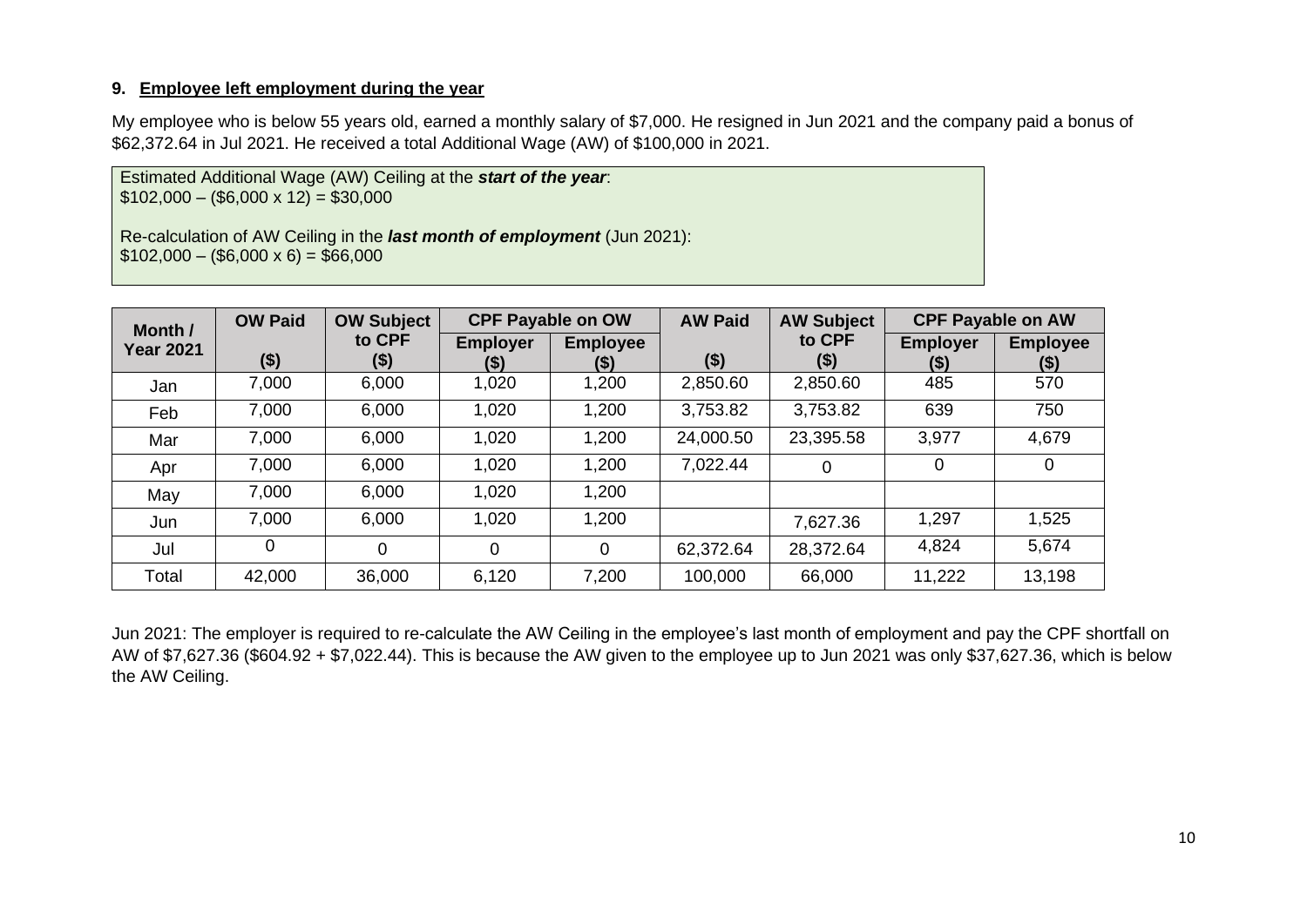Total CPF payable in Jun 2021 should be calculated as follows:

| <b>AW Subject to</b><br><b>CPF</b> | Month in which CPF is<br>payable              | <b>Total CPF payable</b> | <b>Employer Share</b><br>of CPF payable | <b>Employee Share</b><br>of CPF payable |
|------------------------------------|-----------------------------------------------|--------------------------|-----------------------------------------|-----------------------------------------|
| 24,000.50                          | Refer to (i) & (ii)                           | 8,880                    | 4,080                                   | 4,800                                   |
| $(i)$ (23,395.58)                  | Mar 2021 (capped at \$30,000)                 | (8,656)                  | (3,977)                                 | (4,679)                                 |
| (iii)<br>604.92                    | Jun 2021 (re-calculation)                     | 224                      | 103                                     | 121                                     |
| 7,022.44                           | Jun 2021 (re-calculation)                     | 2,598                    | 1.194                                   | 1,404                                   |
|                                    | Total Contributions Payable on AW in Jun 2021 | 2,822                    | 1,297                                   | 1,525                                   |

Jul 2021: Although the employer had paid the CPF shortfall on AW in Jun 2021, there was another AW of \$62,372.64 paid to the employee after his resignation. The employer would therefore need to pay another CPF shortfall on AW of \$28,372.64.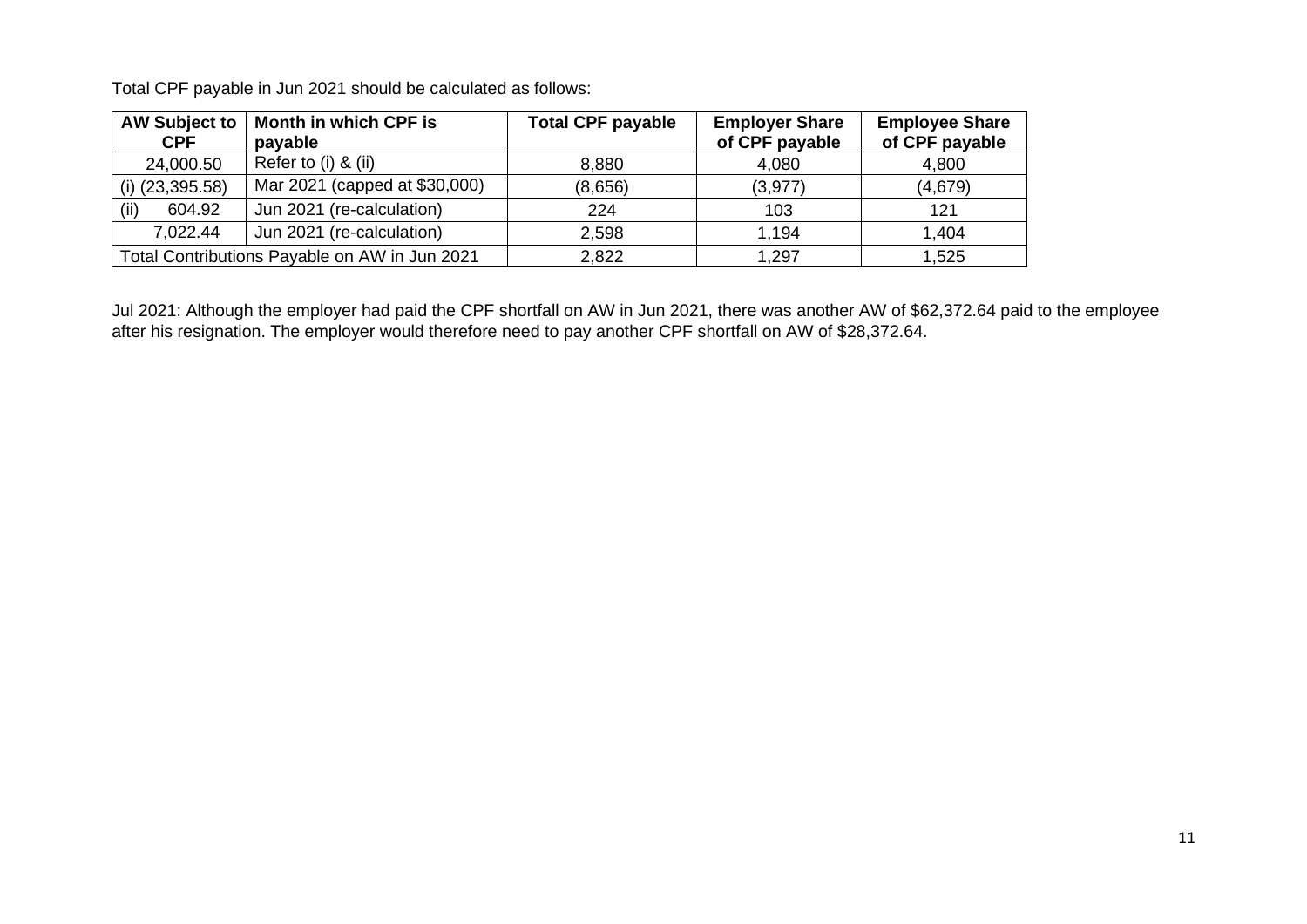## **10. Employee change of age group during the year**

My employee who turned 55 years old in Jun 2021 earned a monthly salary of \$10,000. He will be receiving a total Additional Wage (AW) of \$100,000 in 2021.

Estimated Additional Wage (AW) Ceiling:  $$102,000 - ($6,000 \times 12) = $30,000$ 

| Month /          | <b>OW Paid</b> | <b>OW Subject</b> |                         | <b>CPF Payable on OW</b> | <b>AW Paid</b> | <b>AW Subject</b> |                            | <b>CPF Payable on AW</b>   |
|------------------|----------------|-------------------|-------------------------|--------------------------|----------------|-------------------|----------------------------|----------------------------|
| <b>Year 2021</b> | $($ \$)        | to CPF<br>(\$)    | <b>Employer</b><br>(\$) | <b>Employee</b><br>(\$)  | $($ \$)        | to CPF<br>$($ \$) | <b>Employer</b><br>$($ \$) | <b>Employee</b><br>$($ \$) |
| Jan              | 10,000         | 6,000             | 1,020                   | 1,200                    |                |                   |                            |                            |
| Feb              | 10,000         | 6,000             | 1,020                   | 1,200                    | 5,000          | 5,000             | 850                        | 1,000                      |
| Mar              | 10,000         | 6,000             | 1,020                   | 1,200                    |                |                   |                            |                            |
| Apr              | 10,000         | 6,000             | 1,020                   | 1,200                    | 5,000          | 5,000             | 850                        | 1,000                      |
| May              | 10,000         | 6,000             | 1,020                   | 1,200                    |                |                   |                            |                            |
| Jun              | 10,000         | 6,000             | 1,020                   | 1,200                    | 5,000          | 5,000             | 850                        | 1,000                      |
| Jul              | 10,000         | 6,000             | 780                     | 780                      |                |                   |                            |                            |
| Aug              | 10,000         | 6,000             | 780                     | 780                      | 20,000         | 15,000            | 1,950                      | 1,950                      |
| Sep              | 10,000         | 6,000             | 780                     | 780                      |                |                   |                            |                            |
| Oct              | 10,000         | 6,000             | 780                     | 780                      | 65,000         | $\mathbf 0$       | $\mathbf 0$                | $\overline{0}$             |
| Nov              | 10,000         | 6,000             | 780                     | 780                      |                |                   |                            |                            |
| <b>Dec</b>       | 10,000         | 6,000             | 780                     | 780                      |                |                   |                            |                            |
| Total            | 120,000        | 72,000            | 10,020                  | 11,100                   | 100,000        | 30,000            | 4,500                      | 4,950                      |

Your employee's AW subject to CPF in 2021 would be \$30,000. The remaining AW paid of \$70,000 would not be subject to CPF, if your employee works till the end of the year.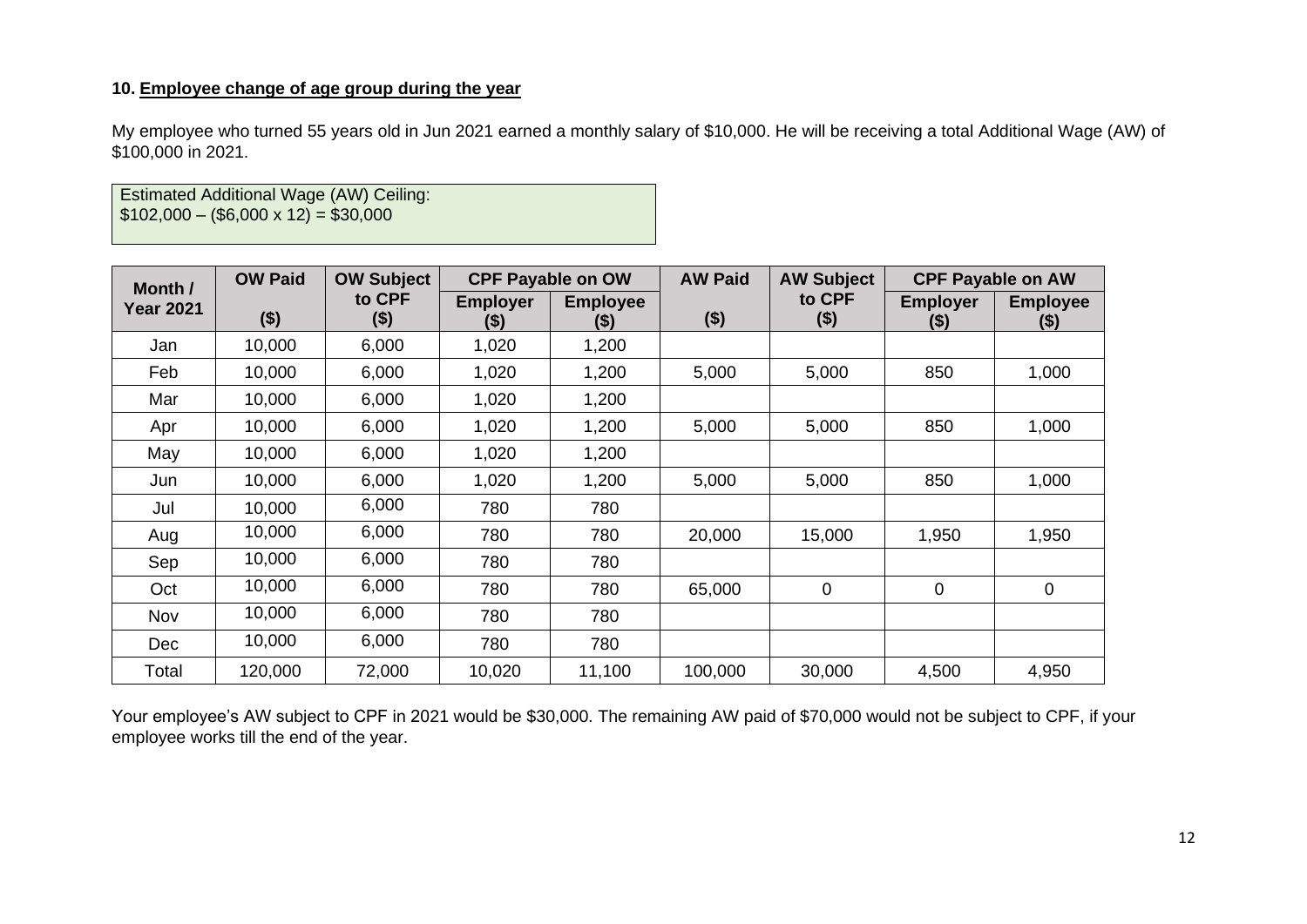#### **11. Employee change of Original Wage (OW) and age group during the year**

My employee who turned 55 years old in Jun 2021, earned a monthly salary of \$7,000 from Jan to Jun 2021 and \$5,000 from Jul to Dec 2021. He will be receiving a total Additional Wage (AW) of \$100,000 in 2021.

Estimated Additional Wage (AW) Ceiling before OW changed:  $$102,000 - ($6,000 \times 12) = $30,000$ 

Re-calculation of AW Ceiling at *end of the year*:  $$102,000 - [($6,000 \times 6) + ($5,000 \times 6)] = $36,000$ 

| Month /          | <b>OW Paid</b> | <b>OW Subject</b> |                           | <b>CPF Payable on OW</b>   | <b>AW Paid</b> | <b>AW Subject</b> |                            | <b>CPF Payable on AW</b>   |
|------------------|----------------|-------------------|---------------------------|----------------------------|----------------|-------------------|----------------------------|----------------------------|
| <b>Year 2021</b> | $($ \$)        | to CPF<br>\$)     | <b>Employer</b><br>$($ \$ | <b>Employee</b><br>$($ \$) | $($ \$)        | to CPF<br>$($ \$) | <b>Employer</b><br>$($ \$) | <b>Employee</b><br>$($ \$) |
| Jan              | 7,000          | 6,000             | 1,020                     | 1,200                      |                |                   |                            |                            |
| Feb              | 7,000          | 6,000             | 1,020                     | 1,200                      | 20,000         | 20,000            | 3,400                      | 4,000                      |
| Mar              | 7,000          | 6,000             | 1,020                     | 1,200                      |                |                   |                            |                            |
| Apr              | 7,000          | 6,000             | 1,020                     | 1,200                      | 20,000         | 10,000            | 1,700                      | 2,000                      |
| May              | 7,000          | 6,000             | 1,020                     | 1,200                      |                |                   |                            |                            |
| Jun              | 7,000          | 6,000             | 1,020                     | 1,200                      | 20,000         | $\mathbf 0$       | 0                          | $\mathbf 0$                |
| Jul              | 5,000          | 5,000             | 650                       | 650                        |                |                   |                            |                            |
| Aug              | 5,000          | 5,000             | 650                       | 650                        | 20,000         | $\mathbf 0$       | 0                          | 0                          |
| Sep              | 5,000          | 5,000             | 650                       | 650                        |                |                   |                            |                            |
| Oct              | 5,000          | 5,000             | 650                       | 650                        | 20,000         | $\mathbf 0$       | 0                          | $\mathbf 0$                |
| Nov              | 5,000          | 5,000             | 650                       | 650                        |                |                   |                            |                            |
| <b>Dec</b>       | 5,000          | 5,000             | 650                       | 650                        | $\overline{0}$ | 6,000             | 1,020                      | 1,200                      |
| Total            | 72,000         | 66,000            | 10,020                    | 11,100                     | 100,000        | 36,000            | 6,120                      | 7,200                      |

The employer is required to re-calculate the AW Ceiling and pay the CPF shortfall on AW of \$6,000 in Dec 2021. The CPF shortfall on AW should be paid using the contribution rate as at Apr 2021 (37%) instead of Dec 2021 (26%), as the CPF shortfall arises from the AW paid in Apr 2021 (before change of age group).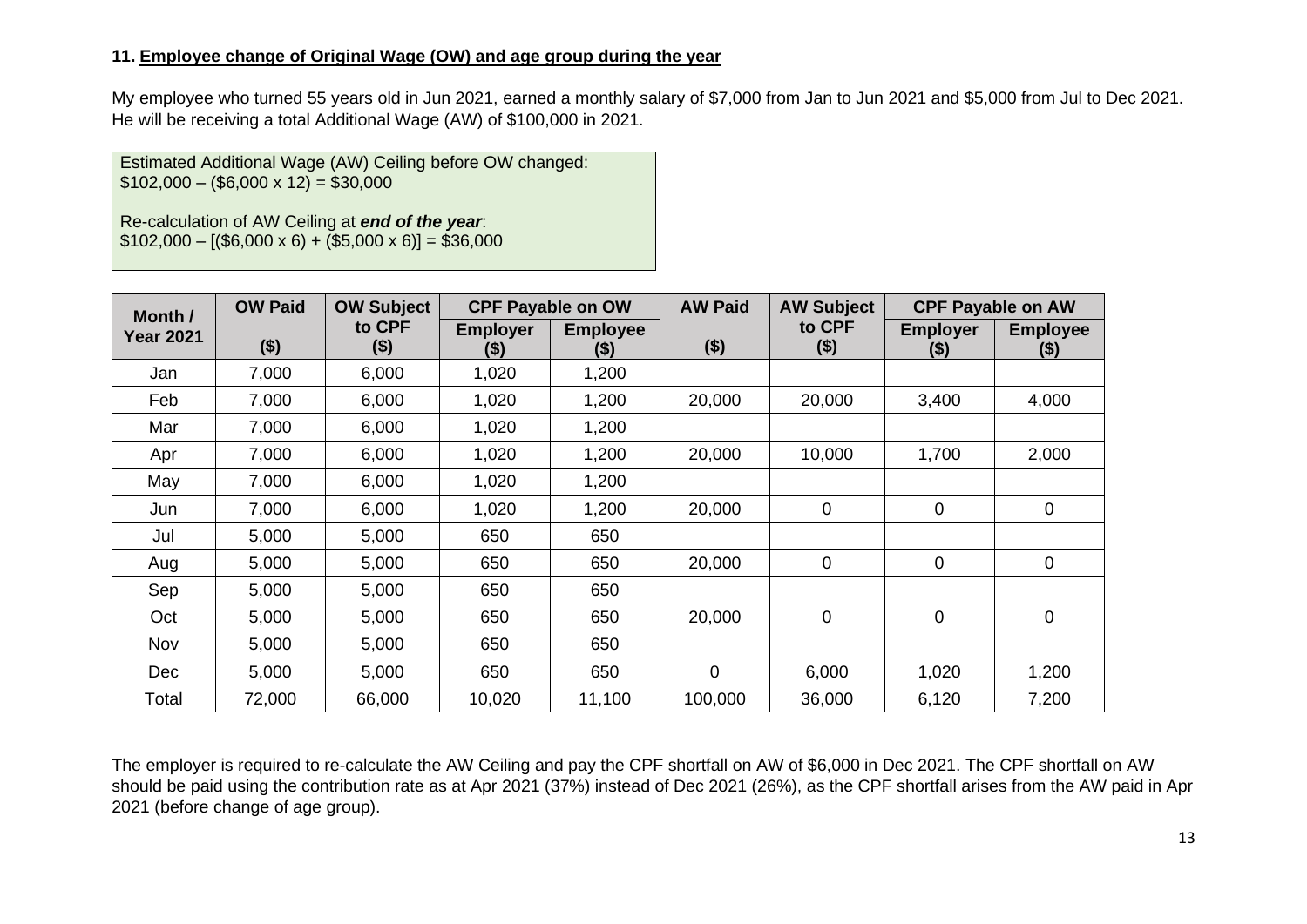### **12. Employee change of Ordinary Wage (OW) and age group during the year**

My employee who turned 55 years old in Jun 2021, earned a monthly salary of \$10,000 from Jan to Jun 2021 and \$5,000 from Jul to Dec 2021. He will be receiving a total Additional Wage (AW) of \$100,000 in 2021.

Estimated Additional Wage (AW) Ceiling before OW changed:  $$102,000 - ($6,000 \times 12) = $30,000$ 

Re-calculation of AW Ceiling at *end of the year*:  $$102,000 - [($6,000 \times 6) + ($5,000 \times 6)] = $36,000$ 

|                  | <b>OW Paid</b><br>Month / |                   |                         | <b>CPF Payable on OW</b> | <b>AW Paid</b> | <b>CPF Payable on AW</b><br><b>AW Subject</b> |                            |                            |
|------------------|---------------------------|-------------------|-------------------------|--------------------------|----------------|-----------------------------------------------|----------------------------|----------------------------|
| <b>Year 2021</b> | $($ \$)                   | to CPF<br>$($ \$) | <b>Employer</b><br>(\$) | <b>Employee</b><br>(\$)  | $($ \$)        | to CPF<br>\$)                                 | <b>Employer</b><br>$($ \$) | <b>Employee</b><br>$($ \$) |
| Jan              | 10,000                    | 6,000             | 1,020                   | 1,200                    |                |                                               |                            |                            |
| Feb              | 10,000                    | 6,000             | 1,020                   | 1,200                    |                |                                               |                            |                            |
| Mar              | 10,000                    | 6,000             | 1,020                   | 1,200                    |                |                                               |                            |                            |
| Apr              | 10,000                    | 6,000             | 1,020                   | 1,200                    | 10,000         | 10,000                                        | 1,700                      | 2,000                      |
| May              | 10,000                    | 6,000             | 1,020                   | 1,200                    |                |                                               |                            |                            |
| Jun              | 10,000                    | 6,000             | 1,020                   | 1,200                    | 22,000         | 20,000                                        | 3,400                      | 4,000                      |
| Jul              | 5,000                     | 5,000             | 650                     | 650                      |                |                                               |                            |                            |
| Aug              | 5,000                     | 5,000             | 650                     | 650                      |                |                                               |                            |                            |
| Sep              | 5,000                     | 5,000             | 650                     | 650                      |                |                                               |                            |                            |
| Oct              | 5,000                     | 5,000             | 650                     | 650                      | 68,000         | $\overline{0}$                                | 0                          | 0                          |
| Nov              | 5,000                     | 5,000             | 650                     | 650                      |                |                                               |                            |                            |
| <b>Dec</b>       | 5,000                     | 5,000             | 650                     | 650                      |                | 6,000                                         | 860                        | 920                        |
| Total            | 90,000                    | 66,000            | 10,020                  | 11,100                   | 100,000        | 36,000                                        | 5,960                      | 6,920                      |

The employer is required to re-calculate the AW Ceiling and pay the CPF shortfall on AW of \$6,000 in Dec 2021.

Do note that the CPF shortfall on AW should be paid based on the following:

a) Balance of \$2,000 paid in Jun 2021 should use the contribution rate as at Jun 2021 (37%)

b) Balance of \$4,000 paid in Oct 2021 should use the contribution rate as at Oct 2021 (26%)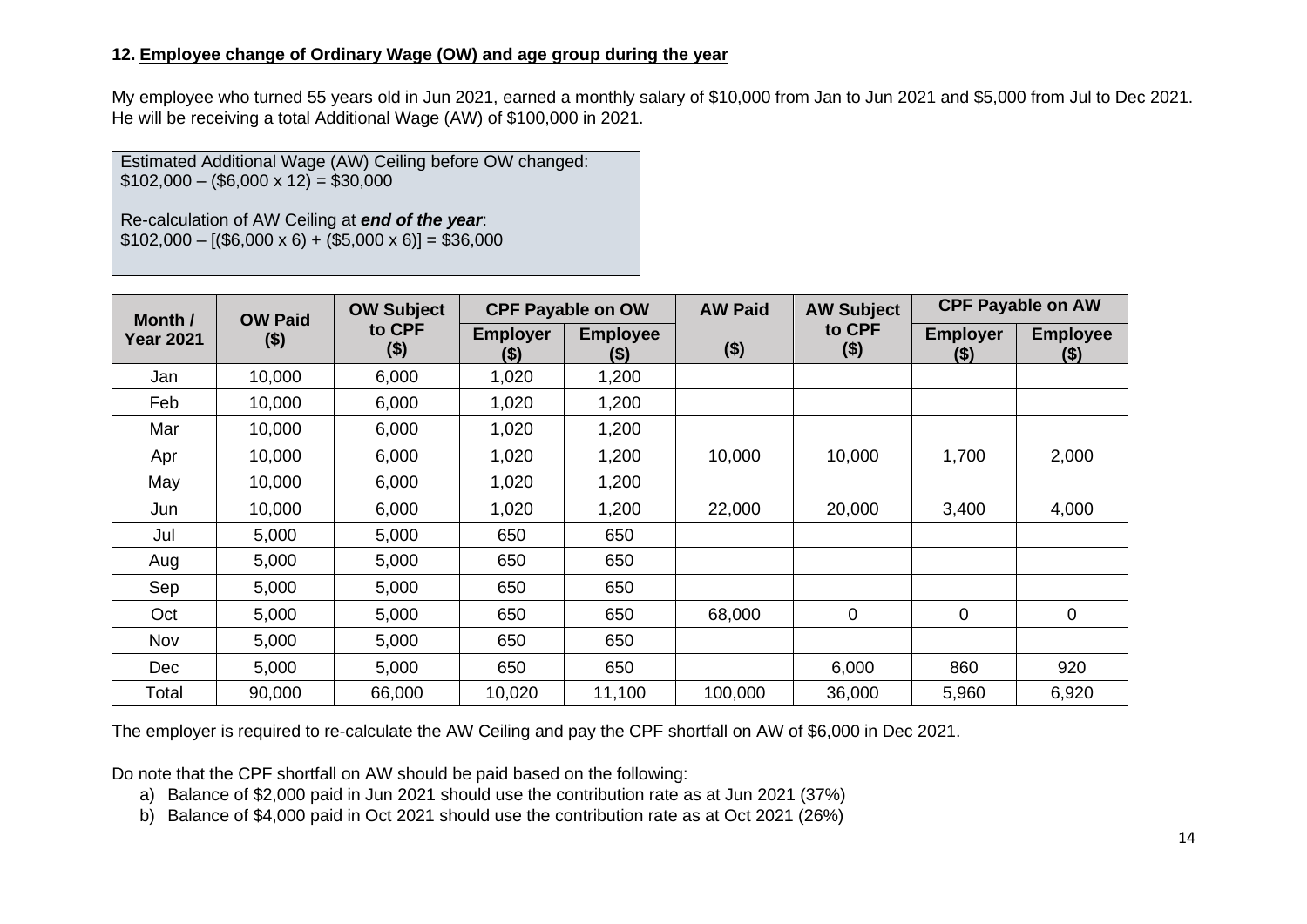#### **13. Employee change of age group and left employment during the year**

My employee who turned 55 years old in Jun 2021 earned a monthly salary of \$7,000. He resigned in Aug 2021. He received a total Additional Wage (AW) of \$100,000 in 2021.

Estimated Additional Wage (AW) Ceiling at the *start of the year*:  $$102,000 - ($6,000 \times 12) = $30,000$ 

Re-calculation of AW Ceiling in the *last month of employment* (Aug 2021):  $$102,000 - ($6,000 \times 8) = $54,000$ 

| Month /          | <b>OW Paid</b> | <b>OW Subject</b> |                        | <b>CPF Payable on OW</b>  |         | <b>AW Subject</b> |                           | <b>CPF Payable on AW</b>  |
|------------------|----------------|-------------------|------------------------|---------------------------|---------|-------------------|---------------------------|---------------------------|
| <b>Year 2021</b> | $($ \$)        | to CPF<br>(\$)    | <b>Employer</b><br>(5) | <b>Employee</b><br>$($ \$ | \$)     | to CPF<br>$($ \$) | <b>Employer</b><br>$(\$)$ | <b>Employee</b><br>$(\$)$ |
| Jan              | 7,000          | 6,000             | 1,020                  | 1,200                     | 40,000  | 30,000            | 5,100                     | 6,000                     |
| Feb              | 7,000          | 6,000             | 1,020                  | 1,200                     |         |                   |                           |                           |
| Mar              | 7,000          | 6,000             | 1,020                  | 1,200                     |         |                   |                           |                           |
| Apr              | 7,000          | 6,000             | 1,020                  | 1,200                     |         |                   |                           |                           |
| May              | 7,000          | 6,000             | 1,020                  | 1,200                     |         |                   |                           |                           |
| Jun              | 7,000          | 6,000             | 1,020                  | 1,200                     |         |                   |                           |                           |
| Jul              | 7,000          | 6,000             | 780                    | 780                       |         |                   |                           |                           |
| Aug              | 7,000          | 6,000             | 780                    | 780                       | 60,000  | 24,000            | 3,520                     | 3,820                     |
| Total            | 56,000         | 48,000            | 7,680                  | 8,760                     | 100,000 | 54,000            | 8,620                     | 9,820                     |

The employer is required to re-calculate the AW Ceiling in the employee's last month of employment and pay the CPF shortfall on AW of \$24,000 in Aug 2021.

Do note that the CPF shortfall on AW should be paid based on the following:

- a) Balance of \$10,000 paid in Jan 2021 should use the contribution rate as at Jan 2021 (37%)
- b) Balance of \$14,000 (\$54,000 \$40,000) should use the contribution rate as at Aug 2021 (26%)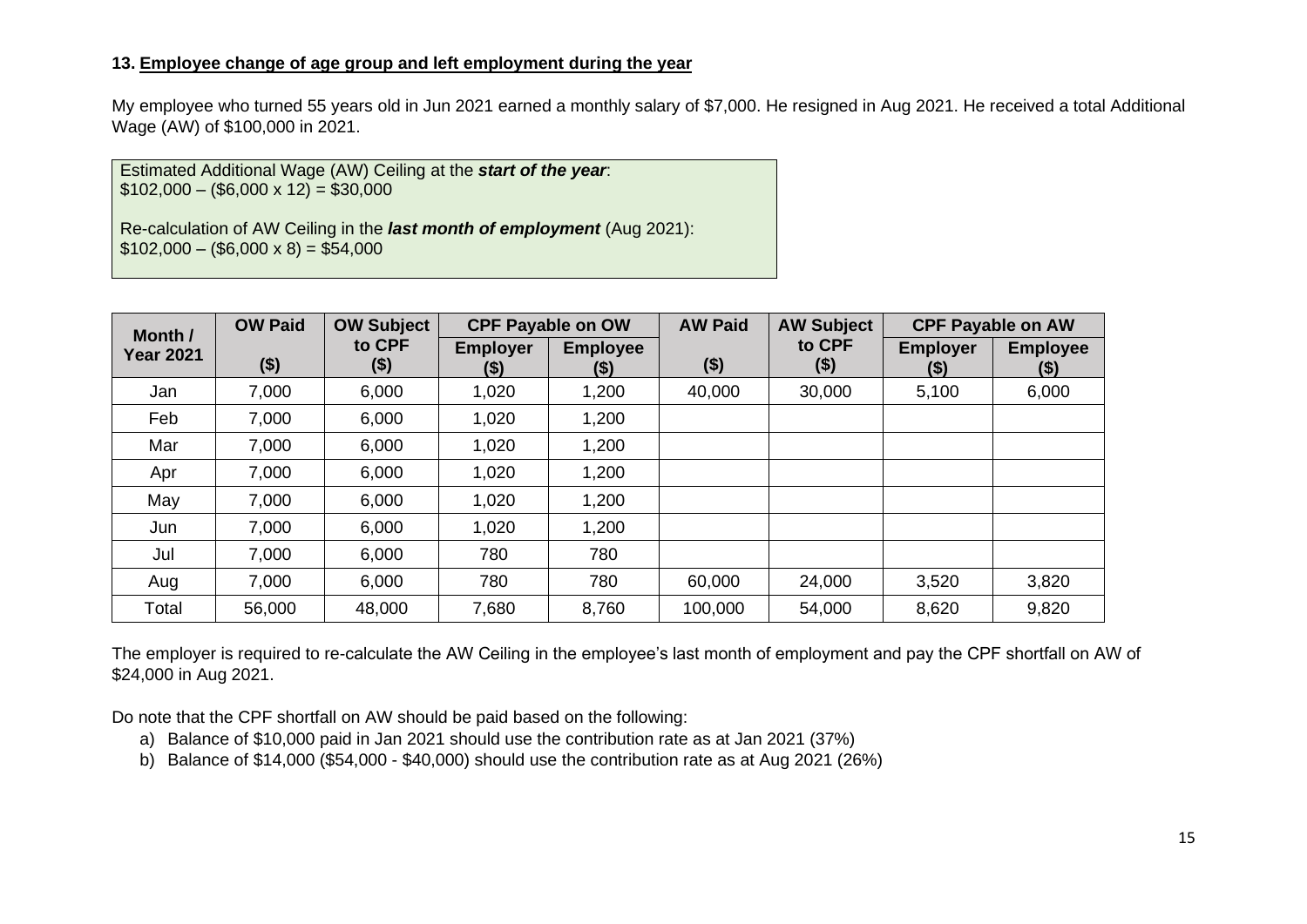### **14. Employee change of age group and left employment during the year**

My employee who turned 55 years old in Jun 2021 earned a monthly salary of \$7,000 from Feb 2021. He resigned in early Nov 2021 and his salary was prorated to \$2,000. The company paid an AW of \$60,000 in Dec 2021. He received a total Additional Wage (AW) of \$100,000 in 2021.

Estimated Additional Wage (AW) Ceiling at the *start of the year*:  $$102,000 - ($6,000 \times 11) = $36,000$ 

Re-calculation of AW Ceiling in the *last month of employment* (Nov 2021):  $$102,000 - [($6,000 \times 9) + $2,000] = $46,000$ 

| <b>OW Paid</b><br>Month / |        | <b>OW Subject</b> | <b>CPF Payable on OW</b>  |                            | <b>AW Paid</b> | <b>AW Subject</b> | <b>CPF Payable on AW</b>   |                            |
|---------------------------|--------|-------------------|---------------------------|----------------------------|----------------|-------------------|----------------------------|----------------------------|
| <b>Year 2021</b>          | ( \$ ) | to CPF<br>$($ \$) | <b>Employer</b><br>$(\$)$ | <b>Employee</b><br>$($ \$) | $($ \$)        | to CPF<br>$($ \$) | <b>Employer</b><br>$($ \$) | <b>Employee</b><br>$($ \$) |
| Jan                       |        |                   |                           |                            |                |                   |                            |                            |
| Feb                       | 7,000  | 6,000             | 1,020                     | 1,200                      | 40,000         | 36,000            | 6,120                      | 7,200                      |
| Mar                       | 7,000  | 6,000             | 1,020                     | 1,200                      |                |                   |                            |                            |
| Apr                       | 7,000  | 6,000             | 1,020                     | 1,200                      |                |                   |                            |                            |
| May                       | 7,000  | 6,000             | 1,020                     | 1,200                      |                |                   |                            |                            |
| Jun                       | 7,000  | 6,000             | 1,020                     | 1,200                      |                |                   |                            |                            |
| Jul                       | 7,000  | 6,000             | 780                       | 780                        |                |                   |                            |                            |
| Aug                       | 7,000  | 6,000             | 780                       | 780                        |                |                   |                            |                            |
| Sep                       | 7,000  | 6,000             | 780                       | 780                        |                |                   |                            |                            |
| Oct                       | 7,000  | 6,000             | 780                       | 780                        |                |                   |                            |                            |
| Nov                       | 2,000  | 2,000             | 260                       | 260                        |                | 4,000             | 680                        | 800                        |
| <b>Dec</b>                |        |                   |                           |                            | 60,000         | 6,000             | 780                        | 780                        |
| Total                     | 65,000 | 56,000            | 8,480                     | 9,380                      | 100,000        | 46,000            | 7,580                      | 8,780                      |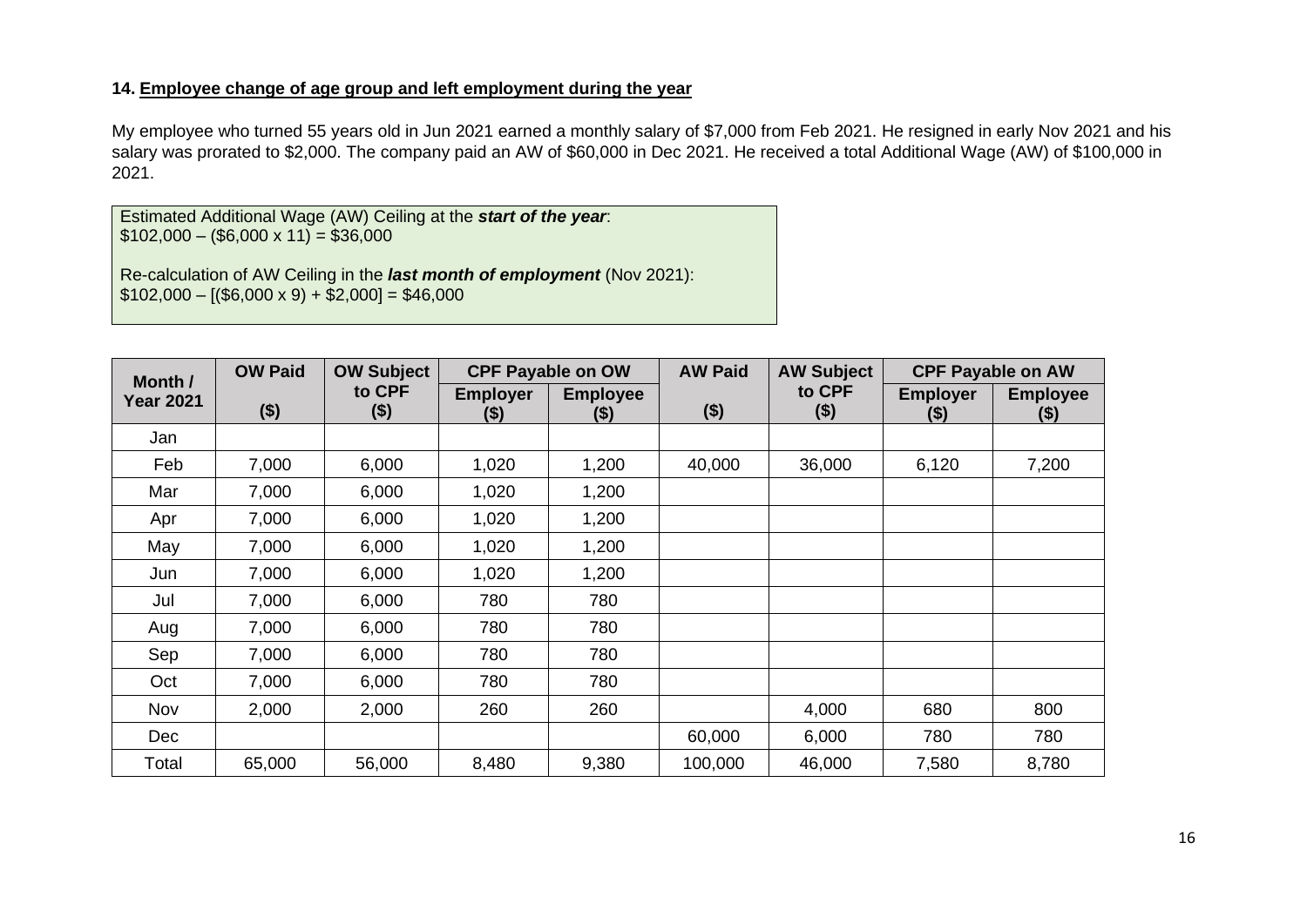Nov 2021: The employer is required to re-calculate the AW Ceiling in the employee's last month of employment and pay the CPF shortfall on AW of \$4,000. This is because the AW given to the employee up to Nov 2021 was only \$40,000.

Dec 2021: The employee was given another AW of \$60,000 (after his resignation). The employer would therefore need to re-calculate the AW Ceiling and pay another CPF shortfall on AW of \$6,000.

Please note that the CPF shortfall on AW should be paid based on the following:

- a) Balance of \$4,000 paid in Feb 2021 should use the contribution rate as at Feb 2021 (37%)
- b) Balance of \$6,000 (\$46,000 \$40,000) should use the contribution rate as at Dec 2021 (26%)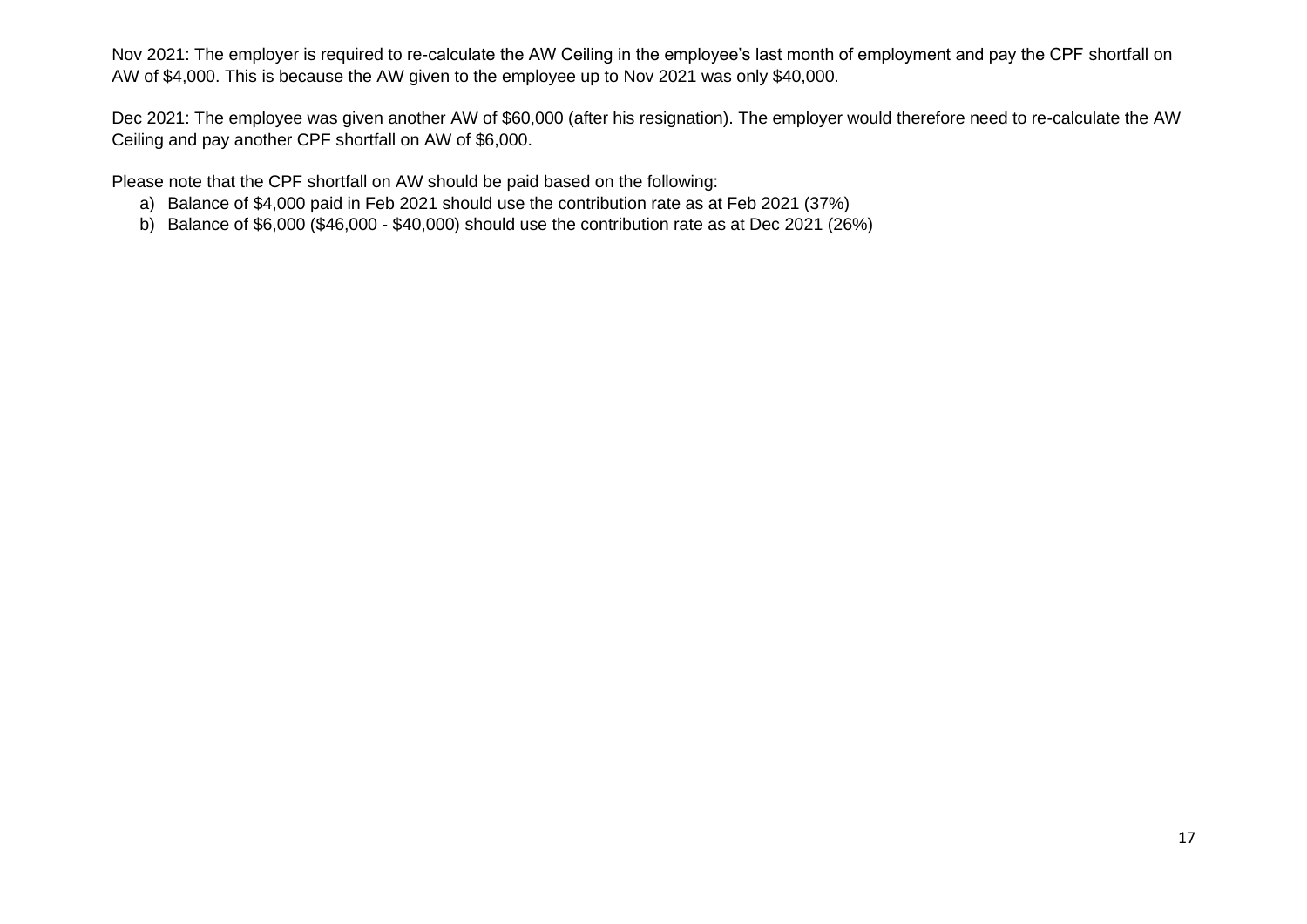## **15. Employee change of age group and left employment during the year**

My employee who turned 55 years old in Mar 2021 earned a monthly salary of \$7,000. He resigned in Jun 2021 and the company paid an AW of \$62,372.64 in Jul 2021. He received a total Additional Wage (AW) of \$100,000 in 2021.

Estimated Additional Wage (AW) Ceiling at the *start of the year*:  $$102,000 - ($6,000 \times 12) = $30,000$ 

AW Ceiling as at *last month of employment* (Jun 2021):  $$102,000 - ($6,000 \times 6) = $66,000$ 

| Month /          | <b>OW Paid</b><br><b>OW Subject</b> |                |                         | <b>CPF Payable on OW</b> |           | <b>AW Subject</b> | <b>CPF Payable on AW</b> |                           |
|------------------|-------------------------------------|----------------|-------------------------|--------------------------|-----------|-------------------|--------------------------|---------------------------|
| <b>Year 2021</b> | $($ \$)                             | to CPF<br>(\$) | <b>Employer</b><br>(\$) | <b>Employee</b><br>(\$)  | $($ \$)   | to CPF<br>$($ \$) | <b>Employer</b><br>(\$)  | <b>Employee</b><br>$(\$)$ |
| Jan              | 7,000                               | 6,000          | 1,020                   | 1,200                    | 2,850.60  | 2,850.60          | 485                      | 570                       |
| Feb              | 7,000                               | 6,000          | 1,020                   | 1,200                    | 3,753.82  | 3,753.82          | 639                      | 750                       |
| Mar              | 7,000                               | 6,000          | 1,020                   | 1,200                    | 24,000.50 | 23,395.58         | 3,977                    | 4,679                     |
| Apr              | 7,000                               | 6,000          | 780                     | 780                      | 7,022.44  | 0                 | 0                        | 0                         |
| May              | 7,000                               | 6,000          | 780                     | 780                      |           |                   |                          |                           |
| Jun              | 7,000                               | 6,000          | 780                     | 780                      |           | 7,627.36          | 1,017                    | 1,033                     |
| Jul              |                                     |                |                         |                          | 62,372.64 | 28,372.64         | 3,689                    | 3,688                     |
| Total            | 42,000                              | 36,000         | 5,400                   | 5,940                    | 100,000   | 66,000            | 9,807                    | 10,720                    |

Jun 2021: The employer is required to re-calculate the AW Ceiling in the employee's last month of employment and pay the CPF shortfall on AW of \$7,627.36. This is because the AW given to the employee up to Jun 2021 was only \$37,627.36, which is below the AW Ceiling.

The total CPF payable in Jun 2021 should be calculated as follows:

| <b>AW Subject to</b><br><b>CPF</b> | Month in which CPF is<br>payable              | <b>Total CPF payable</b> | <b>Employer Share</b><br>of CPF payable | <b>Employee Share</b><br>of CPF payable |
|------------------------------------|-----------------------------------------------|--------------------------|-----------------------------------------|-----------------------------------------|
| 24,000.50                          | Refer to (i) & (ii)                           | 8,880                    | 4,080                                   | 4,800                                   |
| $(i)$ (23,395.58)                  | Mar 2021 (capped at \$30,000)                 | (8,656)                  | (3, 977)                                | (4,679)                                 |
| (iii)<br>604.92                    | Jun 2021 (re-calculation)                     | 224                      | 103                                     | 121                                     |
| 7,022.44                           | Jun 2021 (re-calculation)                     | 1,826                    | 914                                     | 912                                     |
|                                    | Total Contributions Payable on AW in Jun 2021 | 2,050                    | 1,017                                   | 1,033                                   |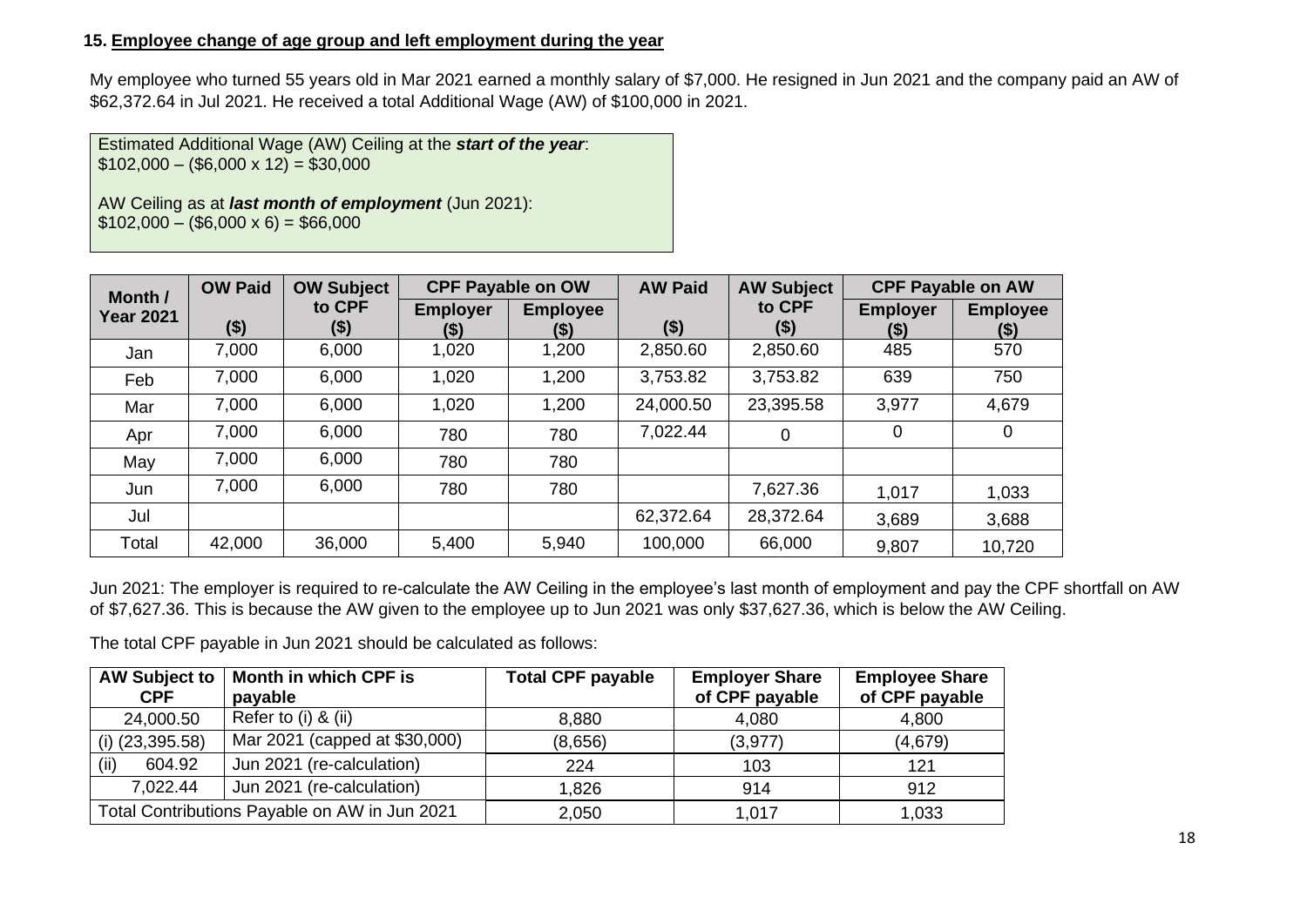Please note that the CPF shortfall on AW should be paid based on the following:

- a) Balance of \$604.92 paid in Mar 2021 should use the contribution rate as at Mar 2021 (37%)
- b) Balance of \$7022.44 paid in Apr 2021 should use the contribution rate as at Apr 2021 (26%)

Jul 2021: There was another AW of \$62,372.64 paid to the employee after his resignation. The employer would therefore need to pay the CPF shortfall on AW of \$28,372.64.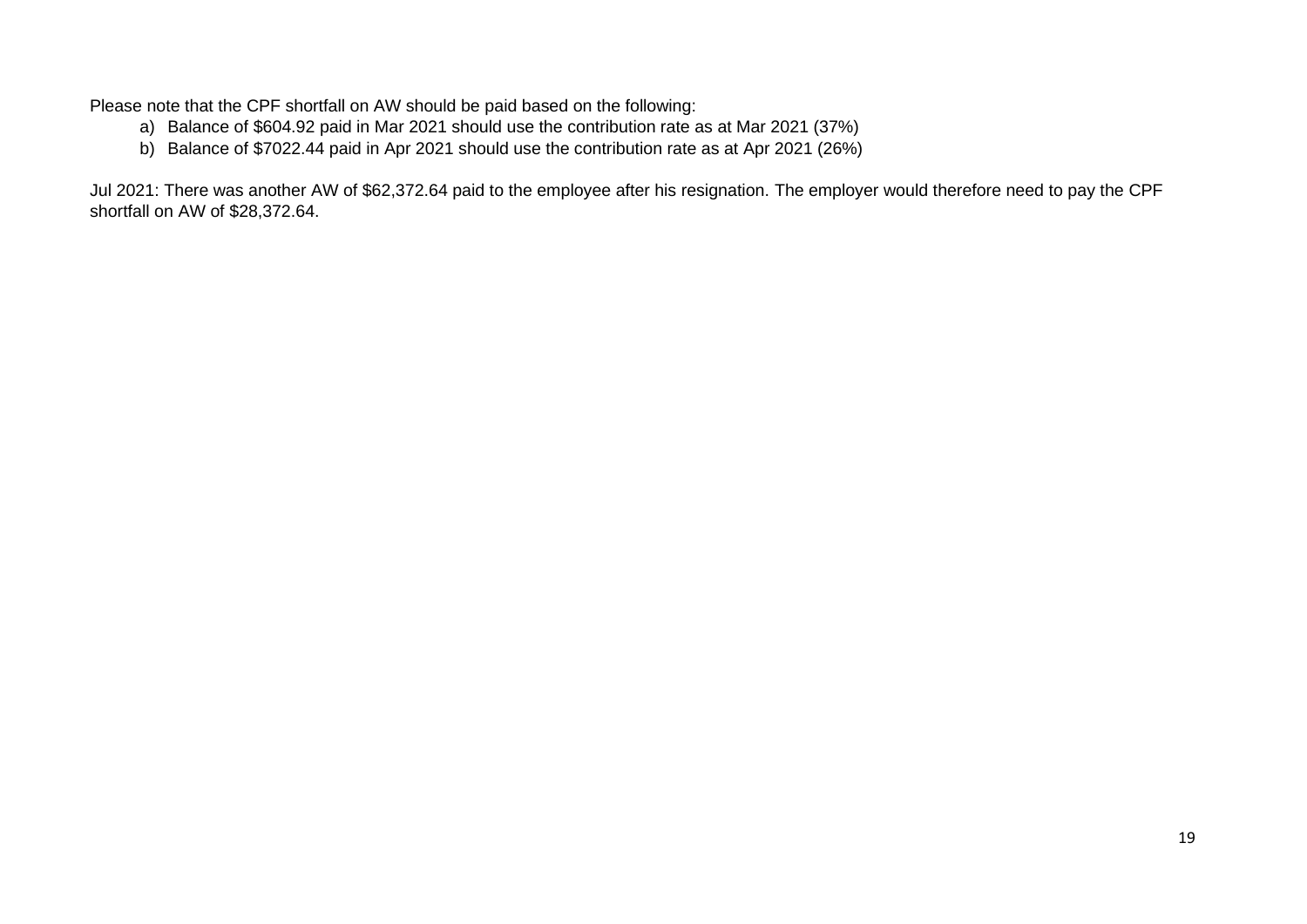#### **16. Employee left and re-joined the company**

My employee who is below 55 years old earned a monthly salary of \$10,000 from Jan to Apr 2021. He received Additional Wages (AW) of \$50,000 in Feb 2021. He then resigned in Apr 2021.

Subsequently, he re-joined the company in Sep 2021 with a monthly salary of \$11,000. He also received another AW of \$50,000 in Dec 2021. He received a total Additional Wage (AW) of \$100,000 in 2021.

Estimated Additional Wage (AW) Ceiling at the *start of the year*:  $$102,000 - ($6,000 \times 12) = $30,000$ 

AW Ceiling as at *last month of employment* (Apr 2021):  $$102,000 - ($6,000 \times 4) = $78,000$ 

Re-calculation of AW Ceiling at *end of the year* after re-joined:  $$102,000 - ($6,000 \times 8) = $54,000$ 

| Month /          | <b>OW Paid</b> | <b>OW Subject</b> | <b>CPF Payable on OW</b>  |                         | <b>AW Paid</b> | <b>AW Subject</b> |                          | <b>CPF Payable on AW</b> |
|------------------|----------------|-------------------|---------------------------|-------------------------|----------------|-------------------|--------------------------|--------------------------|
| <b>Year 2021</b> | $($ \$)        | to CPF<br>$($ \$) | <b>Employer</b><br>$(\$)$ | <b>Employee</b><br>(\$) | $($ \$)        | to CPF<br>$($ \$) | <b>Employer</b><br>$($)$ | <b>Employee</b><br>$($)$ |
| Jan              | 10,000         | 6,000             | 1,020                     | 1,200                   |                |                   |                          |                          |
| Feb              | 10,000         | 6,000             | 1,020                     | 1,200                   | 50,000         | 30,000            | 5,100                    | 6,000                    |
| Mar              | 10,000         | 6,000             | 1,020                     | 1,200                   |                |                   |                          |                          |
| Apr              | 10,000         | 6,000             | 1,020                     | 1,200                   |                | 20,000            | 3,400                    | 4,000                    |
| May              |                |                   |                           |                         |                |                   |                          |                          |
| Jun              |                |                   |                           |                         |                |                   |                          |                          |
| Jul              |                |                   |                           |                         |                |                   |                          |                          |
| Aug              |                |                   |                           |                         |                |                   |                          |                          |
| Sep              | 11,000         | 6,000             | 1,020                     | 1,200                   |                |                   |                          |                          |
| Oct              | 11,000         | 6,000             | 1,020                     | 1,200                   |                |                   |                          |                          |
| Nov              | 11,000         | 6,000             | 1,020                     | 1,200                   |                |                   |                          |                          |
| Dec              | 11,000         | 6,000             | 1,020                     | 1,200                   | 50,000         | 4,000             | 680                      | 800                      |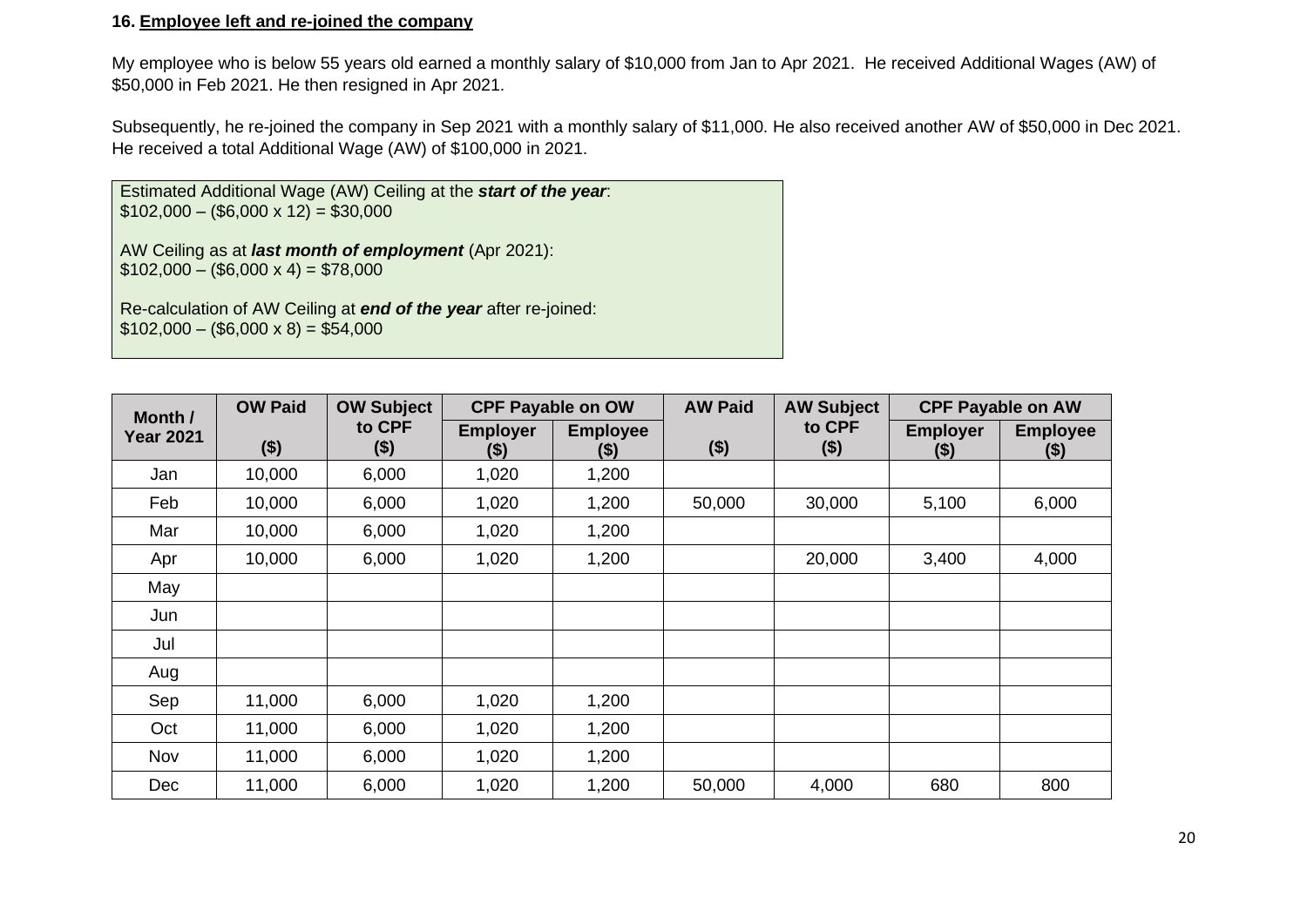| otal | 4,000<br>84 | 48,000 | 160 | 9,600 | ,000<br>00 | 54,000 | 9.180 | 10,800 |
|------|-------------|--------|-----|-------|------------|--------|-------|--------|
|------|-------------|--------|-----|-------|------------|--------|-------|--------|

Apr 2021: The employer is required to re-calculate the AW Ceiling in the employee's last month of employment and pay the CPF shortfall on AW of \$20,000.

Dec 2021: As the employee re-joined the company in Sep 2021, the employer is required to re-calculate the AW Ceiling and pay the CPF on the balance AW of \$4,000.